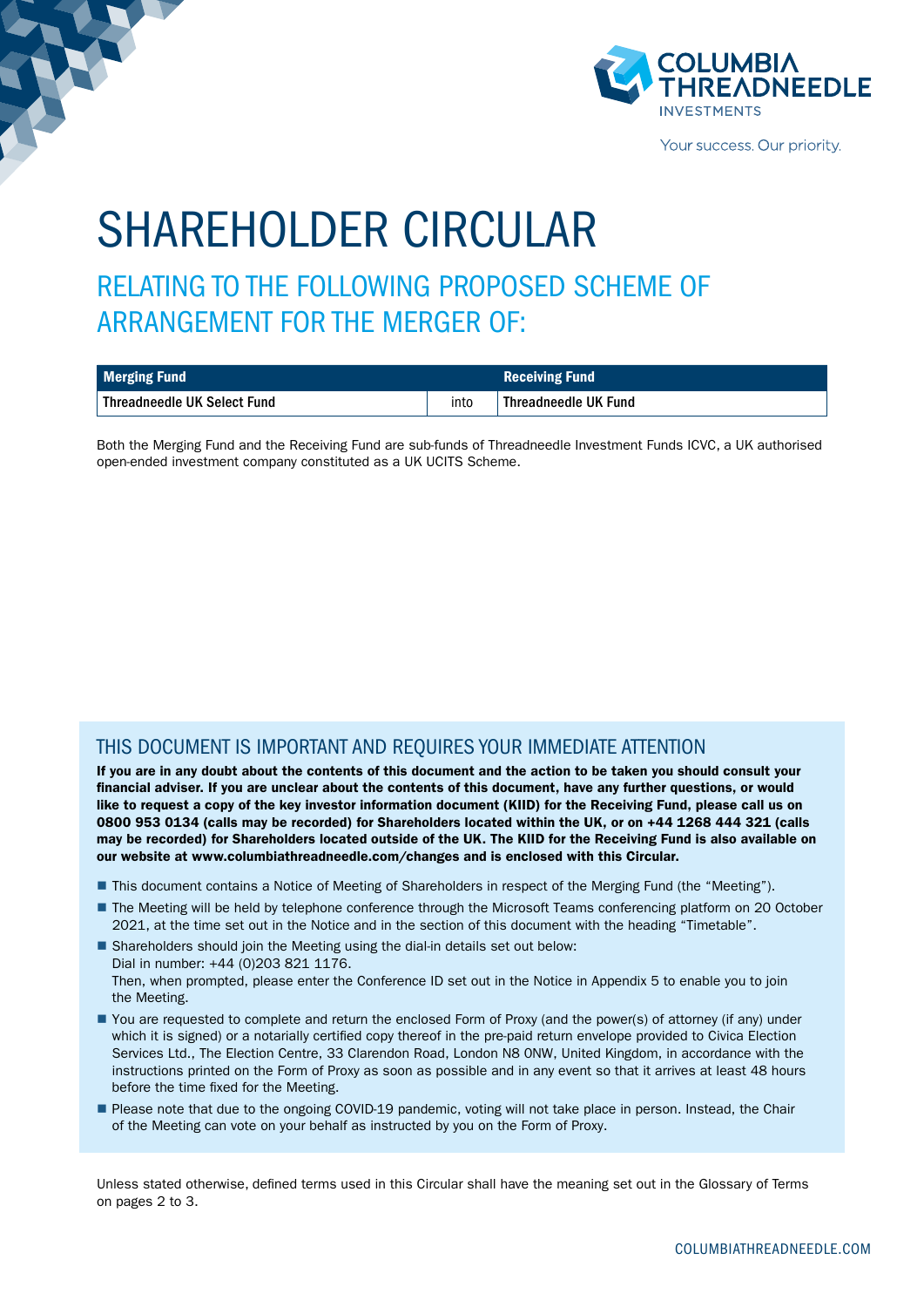# TABLE OF CONTENTS

| <b>Appendix 1</b>                                                 |
|-------------------------------------------------------------------|
| <b>Comparison between the Merging Fund and the Receiving Fund</b> |
| Part A: Comparison of the main features of the                    |
| Merging Fund and the Receiving Fund 11                            |
| Part B: Estimated Ongoing Charges Figures 14                      |
| <b>Appendix 2</b>                                                 |
| Scheme of Arrangement for the Merger of the                       |
|                                                                   |
| <b>Appendix 3</b>                                                 |
|                                                                   |
| <b>Appendix 4</b>                                                 |
|                                                                   |
| <b>Appendix 5</b>                                                 |
|                                                                   |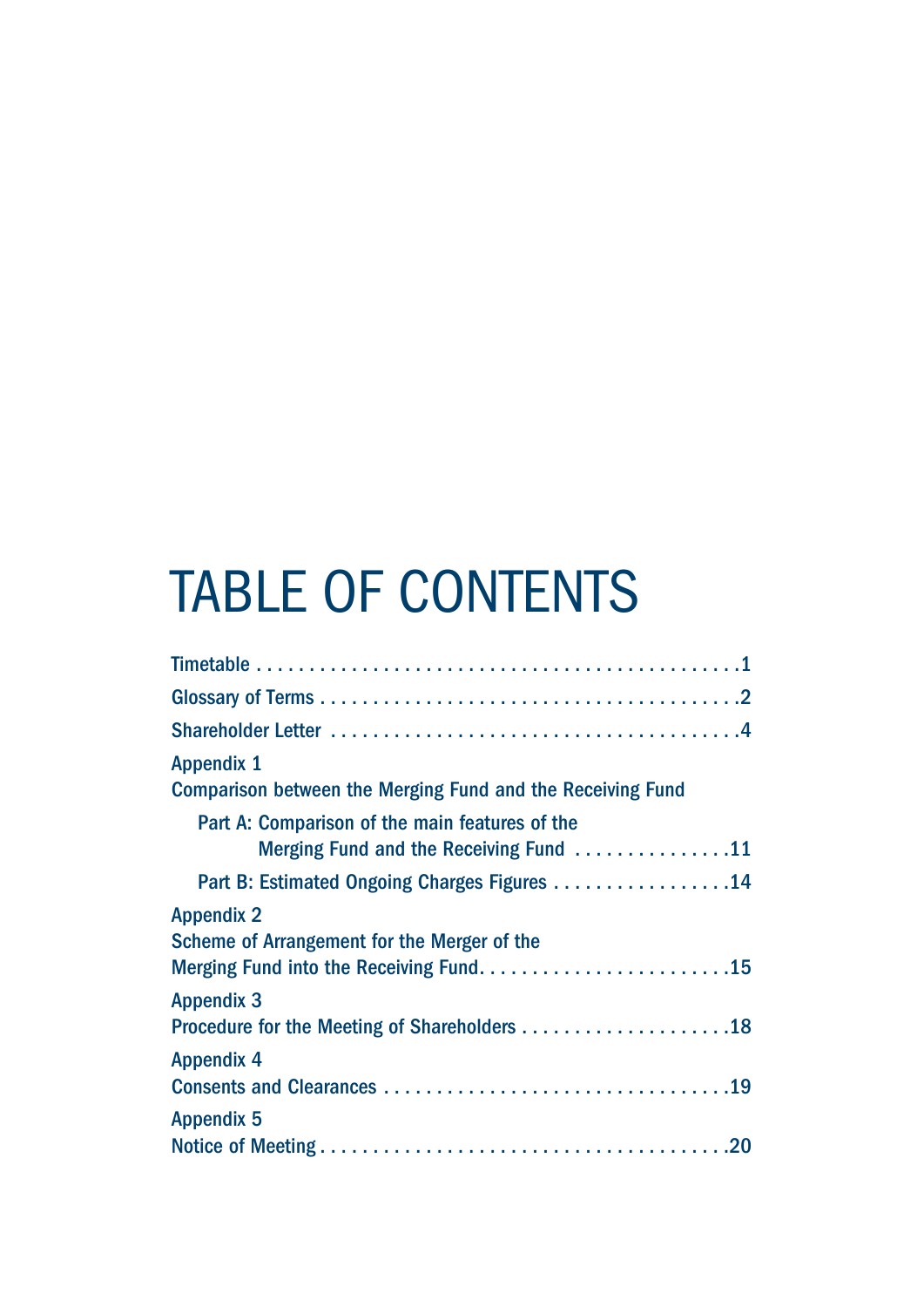# **TIMETABLE**

The proposed timetable for the Scheme is set out in the table below:

| <b>Action</b>                                                                                                                                     | <b>Date</b>                                                |
|---------------------------------------------------------------------------------------------------------------------------------------------------|------------------------------------------------------------|
| Qualification date for Shareholder voting                                                                                                         | 10 September 2021                                          |
| Documentation sent to Shareholders                                                                                                                | 20 September 2021                                          |
| Form of Proxy to be returned by Shareholders                                                                                                      | by no less than 48 hours before the time of<br>the Meeting |
| Meeting of the Threadneedle UK Select Fund                                                                                                        | 11am UK time on 20 October 2021                            |
| If the Extraordinary Resolution for the Scheme is passed at the Meeting of the Merging Fund, the<br>timetable for the Merger is set out as below: |                                                            |
| Last Dealing Day before the Effective Date                                                                                                        | 18 November 2021                                           |
| Suspension of dealing in Shares of the Merging Fund                                                                                               | 12 noon on 18 November 2021                                |
| Valuation for the purpose of the Merger, and end of<br>accounting period for final distribution of income in relation<br>to the Merging Fund      | 12 noon on 19 November 2021                                |
| Effective date of the Merger                                                                                                                      | 19 November 2021                                           |
| First Dealing Day in New Shares in the Receiving Fund                                                                                             | 22 November 2021                                           |
| Dispatch confirmation of number of New Shares                                                                                                     | By 6 December 2021                                         |
| Final distribution payment for income paying Merging Shares                                                                                       | Within three months of the Merger                          |

The Effective Date is subject to change at the discretion of Threadneedle Investment Services Limited, with the agreement of Citibank Europe plc, UK Branch.\*

\*The legal entity acting as the Depositary will be changing to Citibank UK Ltd on 16 October 2021.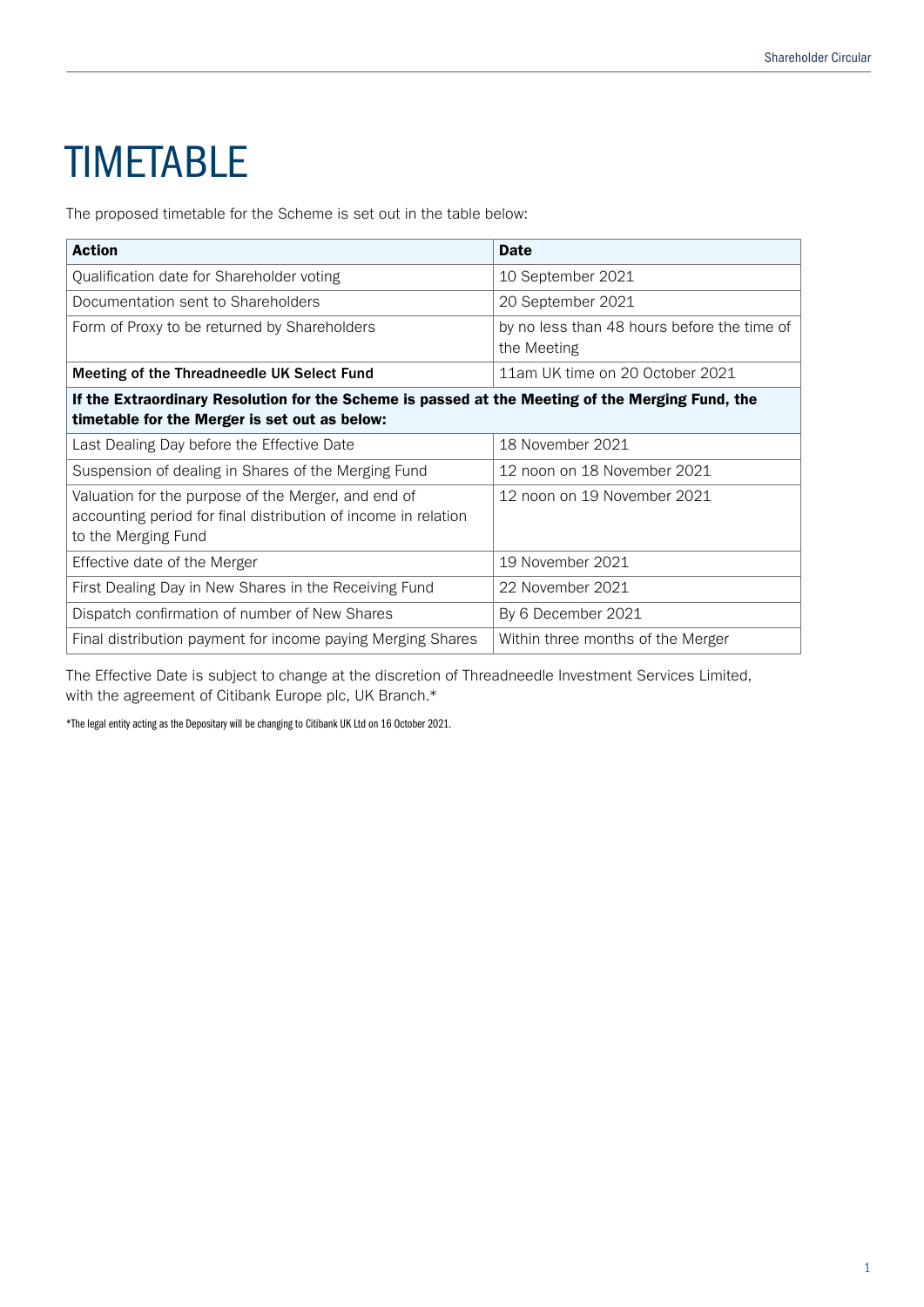# GLOSSARY OF TERMS

The following definitions apply throughout this document unless the context otherwise requires.

| <b>Authorised Corporate</b><br><b>Director (ACD)</b> | TISL is the authorised corporate director (ACD) of the Company                                                                                                                                                         |
|------------------------------------------------------|------------------------------------------------------------------------------------------------------------------------------------------------------------------------------------------------------------------------|
| <b>Business Day</b>                                  | Monday to Friday excluding public holidays and bank holidays in England and<br>Wales and any other days at TISL's discretion                                                                                           |
| <b>Citibank UK</b>                                   | Citibank Europe plc, UK Branch, the depositary of the Company (On 16 October<br>2021, the legal entity will change from Citibank Europe plc, UK Branch to<br>Citibank UK Ltd)                                          |
| <b>COLL</b>                                          | The Collective Investment Schemes Sourcebook which forms part of the<br><b>FCA Rules</b>                                                                                                                               |
| <b>Company</b>                                       | Threadneedle Investment Funds ICVC                                                                                                                                                                                     |
| <b>Dealing Day</b>                                   | Monday to Friday excluding public holidays and bank holidays in England and<br>Wales and any other days at TISL's discretion                                                                                           |
| Directors of the<br><b>Company</b>                   | The ACD and the independent non-executive directors who may be appointed by<br>the Company from time to time                                                                                                           |
| <b>Effective Date</b>                                | The effective date of the Scheme, which shall be the date set out in the<br>Timetable, or such other date as may be agreed in accordance with paragraph 12<br>(contained in Appendix 2 of this document) of the Scheme |
| <b>Extraordinary</b><br><b>Resolution</b>            | An extraordinary resolution set out in the Notice of Meeting of the Merging Fund<br>(contained in Appendix 5 of this document) approving the Scheme                                                                    |
| <b>FCA</b>                                           | The Financial Conduct Authority, the financial services regulator for funds in the<br>United Kingdom                                                                                                                   |
| <b>FCA Rules</b>                                     | The FCA Handbook of Rules and Guidance as amended or re-enacted from time<br>to time, including the rules contained in COLL                                                                                            |
| <b>Form of Proxy</b>                                 | The form enclosed with this Shareholder Circular, which is to be completed by<br>Shareholders and returned to TISL                                                                                                     |
| <b>Funds</b>                                         | The Merging Fund and the Receiving Fund                                                                                                                                                                                |
| <b>ICVC</b>                                          | Investment Company with Variable Capital                                                                                                                                                                               |
| <b>Instrument</b>                                    | The instrument of incorporation of the Company                                                                                                                                                                         |
| <b>Investment Manager</b>                            | Threadneedle Asset Management Limited, the investment manager of the Merging<br>Fund and the Receiving Fund                                                                                                            |
| <b>KIID</b>                                          | Key Investor Information Document                                                                                                                                                                                      |
| <b>Meeting</b>                                       | The extraordinary general meeting of Shareholders of the Merging Fund to be held<br>on 20 October 2021 to consider and vote on the proposal for the Scheme (or any<br>adjourned meeting for those purposes)            |
| <b>Merger</b>                                        | The merger of the Merging Fund into the Receiving Fund, in accordance with the<br>Scheme                                                                                                                               |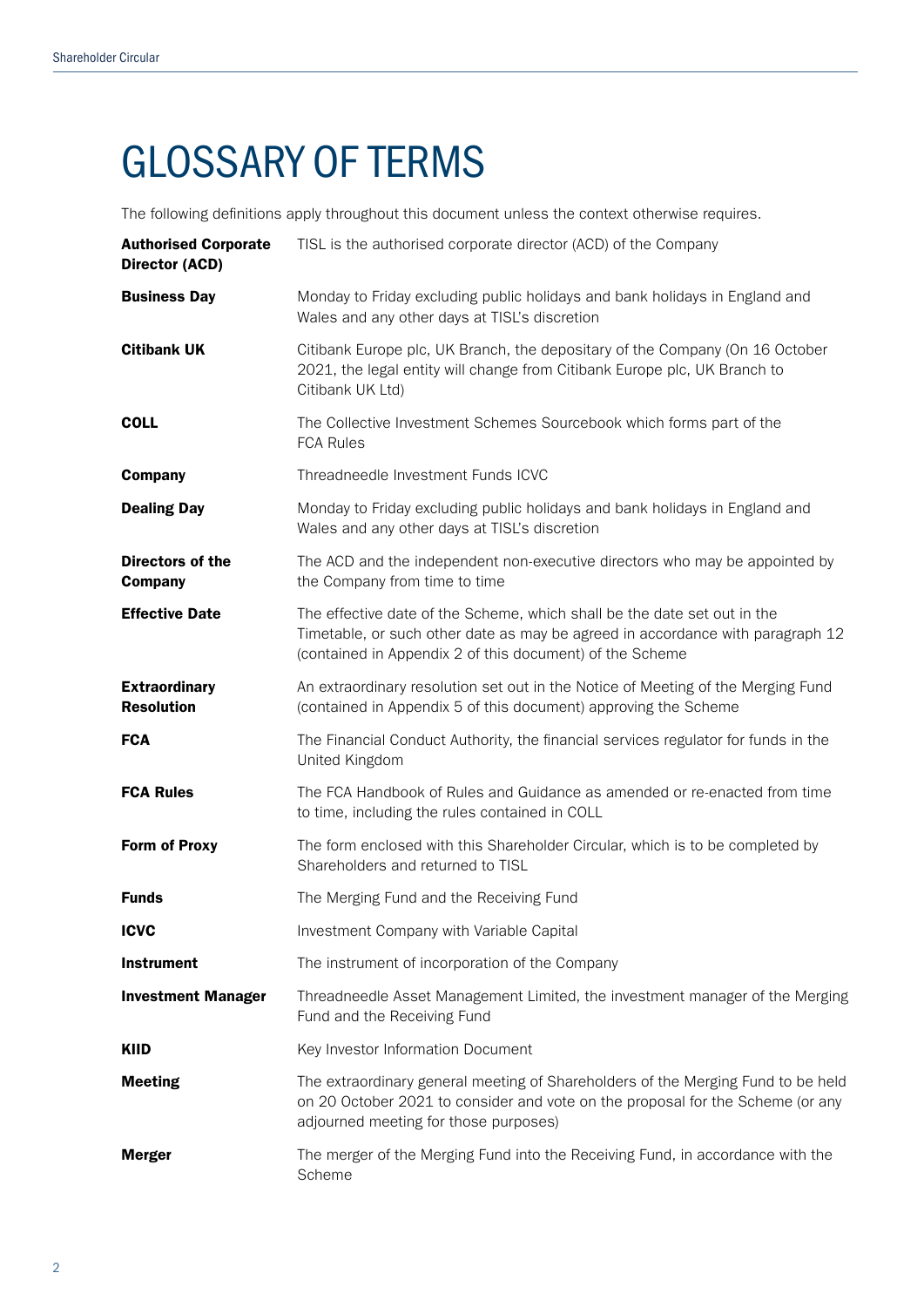| <b>Merging Fund</b>         | Threadneedle UK Select Fund, a sub-fund of the Company                                                                                                                                                                                                                                                                                           |
|-----------------------------|--------------------------------------------------------------------------------------------------------------------------------------------------------------------------------------------------------------------------------------------------------------------------------------------------------------------------------------------------|
| <b>Merging Fund's Value</b> | The value of the property of the Merging Fund calculated in accordance with the<br>Instrument on the Effective Date, less the Retained Amount                                                                                                                                                                                                    |
| <b>Merging Shares</b>       | Shares in the Merging Fund                                                                                                                                                                                                                                                                                                                       |
| <b>New Shares</b>           | Shares in the Receiving Fund to be issued to Shareholders in the Merging Fund<br>pursuant to the transfer of the Merging Fund on the terms set out in the Scheme                                                                                                                                                                                 |
| <b>Prospectus</b>           | The current prospectus of the Company                                                                                                                                                                                                                                                                                                            |
| <b>Receiving Fund</b>       | Threadneedle UK Fund, a sub-fund of the Company                                                                                                                                                                                                                                                                                                  |
| <b>Regulations</b>          | The FCA Rules, the Financial Services and Markets Act 2000, the Collective<br>Investment Schemes (Amendment etc) (EU Exit) Regulations 2019 No.325 and/or<br>the Open-Ended Investment Companies Regulations 2001, as amended                                                                                                                    |
| <b>Retained Amount</b>      | A retention from the value of the Merging Fund, which is a sum estimated by TISL<br>and agreed with Citibank UK to be necessary to meet all the actual and contingent<br>liabilities of the Merging Fund. The retention is to be retained by Citibank UK as<br>attributable to the Merging Fund for the purposes of discharging such liabilities |
| <b>Scheme</b>               | The scheme of arrangement for the transfer of the Merging Fund to the Receiving<br>Fund as set out in Appendix 2 of this document                                                                                                                                                                                                                |
| <b>Shareholder</b>          | A holder of Shares in the Merging Fund                                                                                                                                                                                                                                                                                                           |
| <b>Shares</b>               | Shares in the Merging Fund or the Receiving Fund                                                                                                                                                                                                                                                                                                 |
| <b>TISL</b>                 | Threadneedle Investment Services Limited, the authorised corporate director<br>(ACD) of the Company                                                                                                                                                                                                                                              |
| UK                          | The United Kingdom of Great Britain and Northern Ireland                                                                                                                                                                                                                                                                                         |
| <b>UK UCITS Scheme</b>      | An undertaking for collective investment in transferable securities under the UK<br><b>UCITS Rules</b>                                                                                                                                                                                                                                           |
| <b>UK UCITS Rules</b>       | COLL and the Collective Investment Schemes (Amendment etc) (EU Exit)<br>Regulations 2019 No.325                                                                                                                                                                                                                                                  |
| <b>Valuation Point</b>      | The point at which the valuation of a Fund is determined for the purposes of<br>determining the price at which Shares of a class may be issued, cancelled, sold,<br>redeemed, or transferred                                                                                                                                                     |

In addition, where relevant in the context, terms which are defined in the Regulations have the same meaning in this document and the Scheme.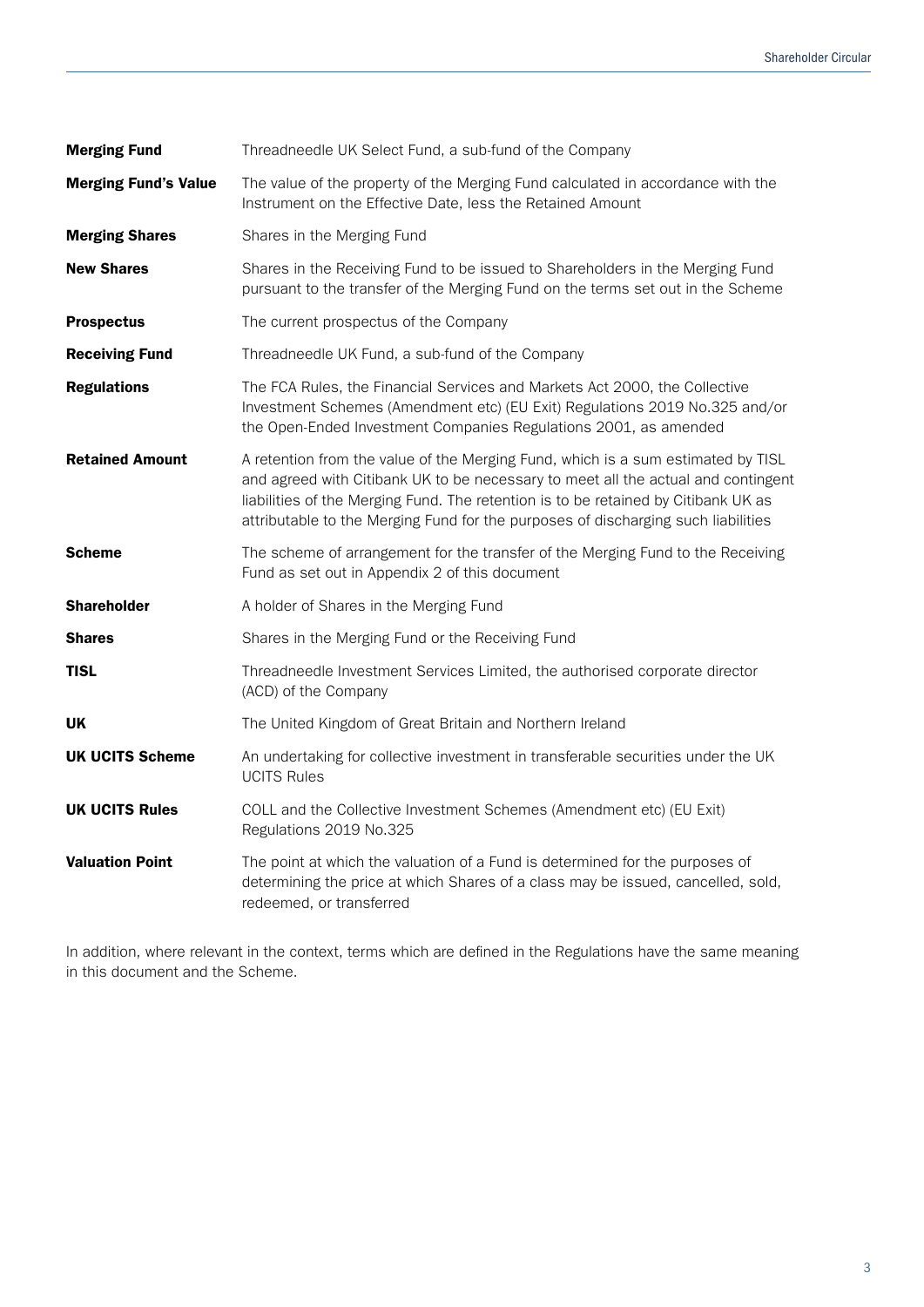

Threadneedle Investment Services Limited PO Box 10033 Chelmsford CM99 2AL

T: +44 (0)800 953 0134\* F: +44 (0)845 113 0274 (for non-UK residents): T: +44 (0)1268 46 4321\* F: +44 (0)1268 44 1520 columbiathreadneedle.com

20 September 2021

To: Shareholders in the Merging Fund

Dear Shareholder

### Proposed scheme of arrangement for the merger of the Threadneedle UK Select Fund ("Merging Fund") into the Threadneedle UK Fund ("Receiving Fund").

We are writing to you as a Shareholder in the Merging Fund to explain our proposal to merge this fund into the Receiving Fund by way of a scheme of arrangement (the "**Proposal**"). The Merging Fund and the Receiving Fund are both sub-funds of Threadneedle Investment Funds ICVC, an open-ended investment company managed by us.

| <b>Merging Fund</b>                 |  | <b>Receiving Fund</b> |
|-------------------------------------|--|-----------------------|
| Threadneedle UK Select Fund<br>into |  | Threadneedle UK Fund  |

This Circular describes the background to the Proposal, the procedure by which the proposed Scheme will be carried out, the options available to you, and the implications of the Proposal for you as a Shareholder in the Merging Fund.

### What action is required

You are able to vote on the Proposal which is set out in detail in Appendix 2. The proposed Scheme requires the passing of an Extraordinary Resolution at an extraordinary general meeting of Shareholders of the Merging Fund (the "Meeting"). To be passed, the Extraordinary Resolution requires a majority in favour of not less than 75% of the votes cast. The Notice of Meeting and the resolution are set out in Appendix 5.

We would encourage you to read the key investor information document (KIID) enclosed with this Circular<sup>1</sup> for the Receiving Fund which sets out further information about the Receiving Fund.

#### How to Vote:

You can vote for or against the Proposal by completing the enclosed Form of Proxy. Please note that due to the Covid-19 pandemic, voting will not take place in person. Instead, the Chair of the Meeting can vote on your behalf as instructed by you on the Form of Proxy. Shareholders may join the meeting virtually if they wish to do so, as set out on the cover to this Circular, and the Chair will take questions, but Shareholders will not be able to vote at the Meeting.

### If you wish to vote, please complete the enclosed Form of Proxy and return it in the pre-paid return envelope provided with this document to enable your vote to be counted, to reach us no less than 48 hours before the Meeting being held at 11am on 20 October 2021.

You should return the completed Form of Proxy in the pre-paid return envelope provided to Civica Election Services Ltd, The Election Centre, 33 Clarendon Road, London N8 0NW, United Kingdom.

Failure to return the Form of Proxy by the required time will result in it being void, which means that the Chair will not be entitled to vote on your behalf as directed.

<sup>&</sup>lt;sup>1</sup> Please note that the KIID we have enclosed shows one share class of the Receiving Fund and is provided as an example. Note that it may show a share class that is different from the one that you will hold. As a result, the ongoing charges figure and performance may be different from the share class you will be invested in.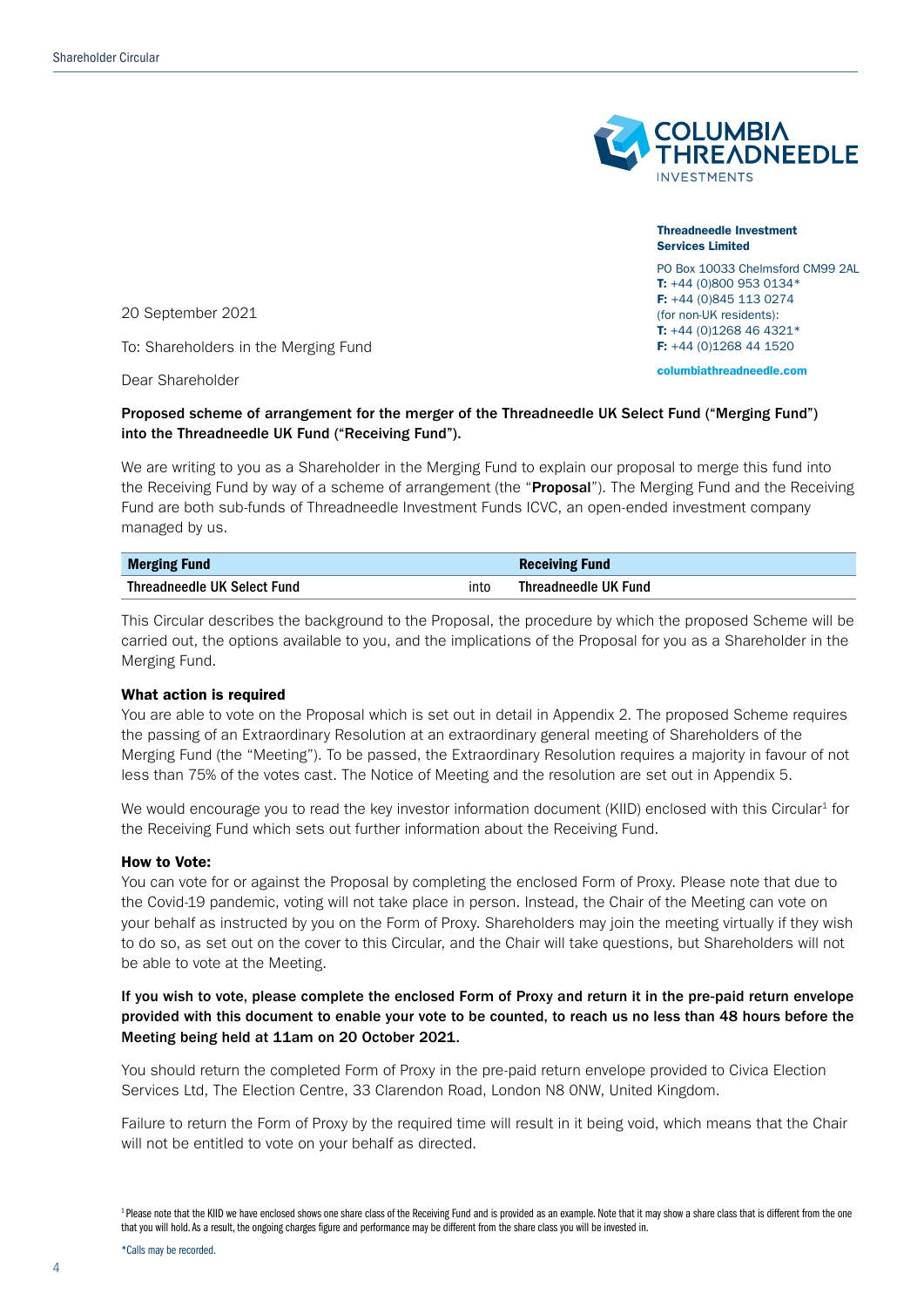#### How will my investment be affected by the Merger?

If the Proposal is approved, Shareholders in the Merging Fund will receive New Shares in the Receiving Fund in exchange for the transfer of the assets of the Merging Fund to the Receiving Fund on the terms set out in the Scheme. No initial or switching charges will be applied on the issue of the New Shares as part of the transfer.

The Merging Fund will be terminated once the Merger has taken place and the Receiving Fund will continue to be managed in the same way as it is currently.

If the Proposal is not approved, the Merger will not go ahead and the Merging Fund will continue to be managed as it is currently and your investment will remain unchanged.

### Will there be any cost to me as an investor?

All costs associated with the Merger will be borne by Columbia Threadneedle Investments. This includes costs specifically incurred by the Merging Fund during the period between the Meeting and the Effective Date as changes are made to the portfolio of assets held by the Merging Fund to align with the Receiving Fund's portfolio.

The Ongoing Charges Figure (OCF) that you currently pay on your investment will be lower following the Merger, as set out in detail in Appendix 1 Part B.

#### Can I redeem or switch my holding to another fund?

If you do not wish to participate in the Merger and do not wish to hold shares in the Receiving Fund, you have the following options:

- vou may redeem your Shares; or
- n you may switch your investment from the Merging Fund to another UK domiciled Threadneedle Fund free of charge.

Any redemptions or switches made up to and including the 12 noon (UK time) Valuation Point on 18 November 2021 will be free of initial, switching or redemption charges.

In order to redeem your shares or switch your holding before the Merger, we must receive your instructions by 12 noon (UK time) on 18 November 2021. Instructions received after this time will be deemed to apply to your shares in the Receiving Fund. If you do wish to redeem or switch your shares, please contact us on 0800 953 0134 for Shareholders located in the UK or on 0044 1268 444 321 for Shareholders located outside of the UK (calls may be recorded).

If the vote in favour of the Merger is passed, and you take no action to redeem or switch your holding in the Merging Fund by 12 noon (UK time) on 18 November 2021, you will receive New Shares in the Receiving Fund from the Effective Date.

### Please note that a redemption or switch will be treated as a disposal of shares for tax purposes and you may be liable to capital gains tax on any gains arising from the redemption or switch of your shares.

#### Next steps

If you are in any doubt about the contents of this Circular and the action to be taken you should consult your financial adviser. If you are unclear about the contents of this Circular or have any further questions, please call us on 0800 953 0134 (calls may be recorded) for Shareholders located in the UK or on 0044 1268 444 321 (calls may be recorded) for Shareholders located outside of the UK.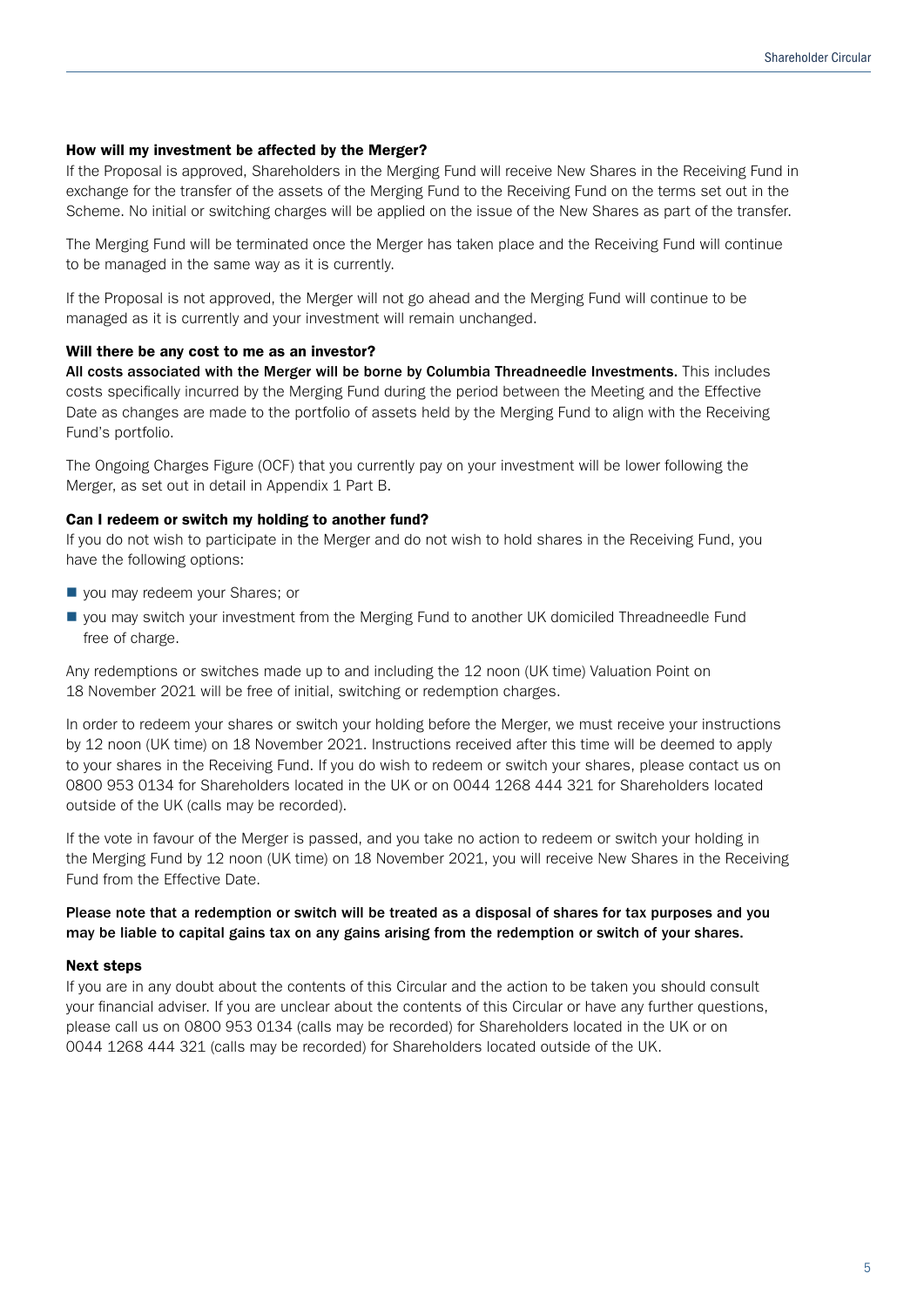## 1. WHY ARE WE PROPOSING THE MERGER?

The Merger will bring together two quite similar funds. Threadneedle UK Select Fund, the smaller of the two funds, has not attracted significant new investment in recent years, and has reduced in size to approx. £255m as at 30 July 2021. By merging it into the larger Receiving Fund (approx. £1,845m as at 30 July 2021), Shareholders may benefit from economies of scale associated with the management of a larger pool of assets.

From the Effective Date of the Merger, all Shareholders moving into the Receiving Fund will benefit from lower charges, as measured by the Estimated Ongoing Charges Figure or OCF, set out in Appendix 1, Part B.

## 2. WHAT ARE THE MAIN SIMILARITIES AND DIFFERENCES BETWEEN THE MERGING FUND AND THE RECEIVING FUND?

The investment objective and the risk profile of the Funds are very similar. However, the investment policies differ in particular when referring to the maximum number of companies each Fund typically holds.

There are also some differences between the operational features of the Funds, in particular in relation to the share classes that are available in each Fund and their fee structure.

For a detailed comparison of the Merging Fund and the Receiving Fund, please refer to the relevant section of Appendix 1.

### 2.1 COMPARISON OF INVESTMENT OBJECTIVES AND POLICIES

The investment objective and policy of the Merging Fund and the Receiving Fund are set out in Appendix 1.

Both Funds have very similar investment objectives: each one invests in UK Equities, aims to achieve capital growth over the long term, and looks to outperform the FTSE All-Share Index over rolling 3-year periods after deduction of fund charges. The Receiving Fund invests in a larger portfolio of companies than the more concentrated Merging Fund. The Merging Fund typically holds fewer than 50 companies and the Receiving Fund typically holds fewer than 80 companies. Please refer to the 'Risk Factors' below for further information.

In addition, the Merging Fund may invest in companies of any size and from any industry or economic sector, with significant sector and share weightings taken at the fund manager's discretion whereas the Receiving Fund tends to focus on investments in larger companies included in the FTSE All-Share Index.

There is a slightly different approach to stock selection which can be seen in the extract of the investment policy of each Fund, set out in the table below:

|                   | <b>MERGING FUND</b>                                                                                                                                                | <b>RECEIVING FUND</b>                                                                            |
|-------------------|--------------------------------------------------------------------------------------------------------------------------------------------------------------------|--------------------------------------------------------------------------------------------------|
|                   | <b>Threadneedle UK Select Fund</b>                                                                                                                                 | <b>Threadneedle UK Fund</b>                                                                      |
| Investment policy | The Fund selects companies in which the fund<br>manager has a high conviction that the current<br>share price does not reflect the prospects for that<br>business. | The Fund selects companies that are considered<br>to have good prospects for share price growth, |

However, as both Funds are managed by the same portfolio management team at Columbia Threadneedle Investments and have very similar investment objectives, they already invest in many of the same companies.

### 2.2 RISK FACTORS

The risk factors associated with each Fund are set out in the Prospectus and the KIIDs relating to each Fund. The risks factors are the same for both Funds except for the 'Concentrated Portfolio Risk' set out below which applies to the Merging Fund only. There are no new risks identified as a result of the Merger.

*"Concentrated Portfolio Risk: The Fund has a concentrated portfolio (holds a limited number of investments and/or has a restricted investment universe) and if one or more of these investments declines or is otherwise affected, it may have a pronounced effect on the Fund's value."*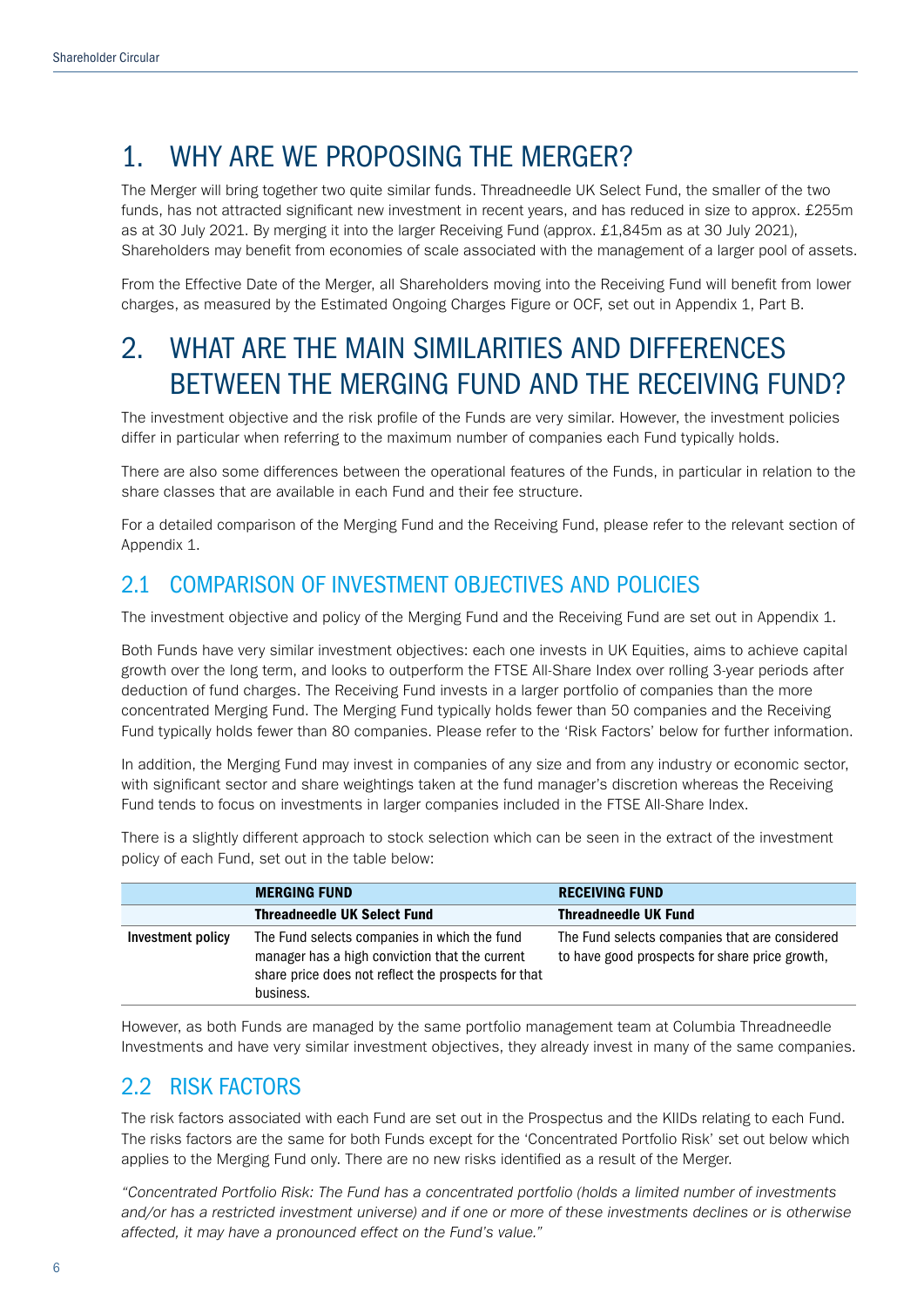The portfolio of the Merging Fund is more concentrated, holding fewer than 50 companies (35 companies as at 8 July 2021). The Receiving Fund has a more diverse portfolio, holding fewer than 80 companies (56 companies as at 8 July 2021). This in part leads to a slightly higher tracking error against the benchmark on the Merging Fund. Despite this difference, both Funds have the same Synthetic Risk Reward Indicator (SRRI) of 6 as disclosed in the KIIDs for all share classes which means that the Funds have the same level of risk when using this measure. The SRRI is used to rank investment funds into one of three different risk categories (low risk, medium risk, high risk) with 1 representing lower risk and typically lower rewards and 7 representing higher risk and typically higher rewards. The higher the rank the greater the potential reward but the greater the risk of losing money.

### 2.3 COMPARISON OF OPERATIONAL FEATURES

Both Funds have the same operational features. However, there are differences in the share classes available in the Funds. Further details are provided below.

### 2.3.1 Fee structure

The current fee structure applicable to each Fund is set out in Appendix 1, Part A. Following the Merger, the Ongoing Charges Figure (OCF) applicable to the New Shares will be lower than you currently pay, please see the Estimated Ongoing Charges Figures set out in Appendix 1, Part B.

### 2.3.2 Dealing cut-off time

For both the Merging Fund and the Receiving Fund, all subscriptions, redemptions, conversions or switches will be applied using the Net Asset Value calculated after the order is received (e.g. an unknown Net Asset Value). If we receive your instructions before 12 noon UK time on a Business Day, we will process your order using the price for Shares for that day. This is known as the "Dealing Cut-Off Time". If we receive your instructions after the Dealing Cut-Off Time, we will process your order on the next Business Day.

### 2.3.3 Valuation Point

The price for the Shares of each Fund is determined at the Fund's "Valuation Point".

The Valuation Point for both Funds is 12 noon UK time

### 2.3.4 Accounting dates and income allocation dates

The accounting dates and dates on which income will be paid to shareholders are the same for both Funds, as set out below:

| <b>Merging Fund &amp; Receiving Fund</b>                    |             |             |            |  |
|-------------------------------------------------------------|-------------|-------------|------------|--|
| XD dates<br><b>Accounting dates</b><br>Income payment dates |             |             |            |  |
| Annual                                                      | 7 March     | 8 March     | 7 Mav      |  |
| Interim                                                     | 7 September | 8 September | 7 November |  |

### 2.3.5 Base currency

The base currency (the currency in which the funds are accounted) of both Funds is sterling.

### 2.3.6 Settlement periods

Trades for both Funds settle four Business Days after a buy or sell transaction is placed.

#### 2.3.7 ISA investments

Both Funds are eligible as ISA investments.

### 2.3.8 Income equalisation

Both Funds apply income equalisation.

Where income equalisation is applied, investors who buy shares in the Receiving Fund during a distribution period will have their first distribution on those shares split between an income amount and an equalisation amount. The equalisation amount represents an estimate of the income that has been accrued in the Receiving Fund before the investor purchased the shares. As such, this income has not been "earned" by the investor.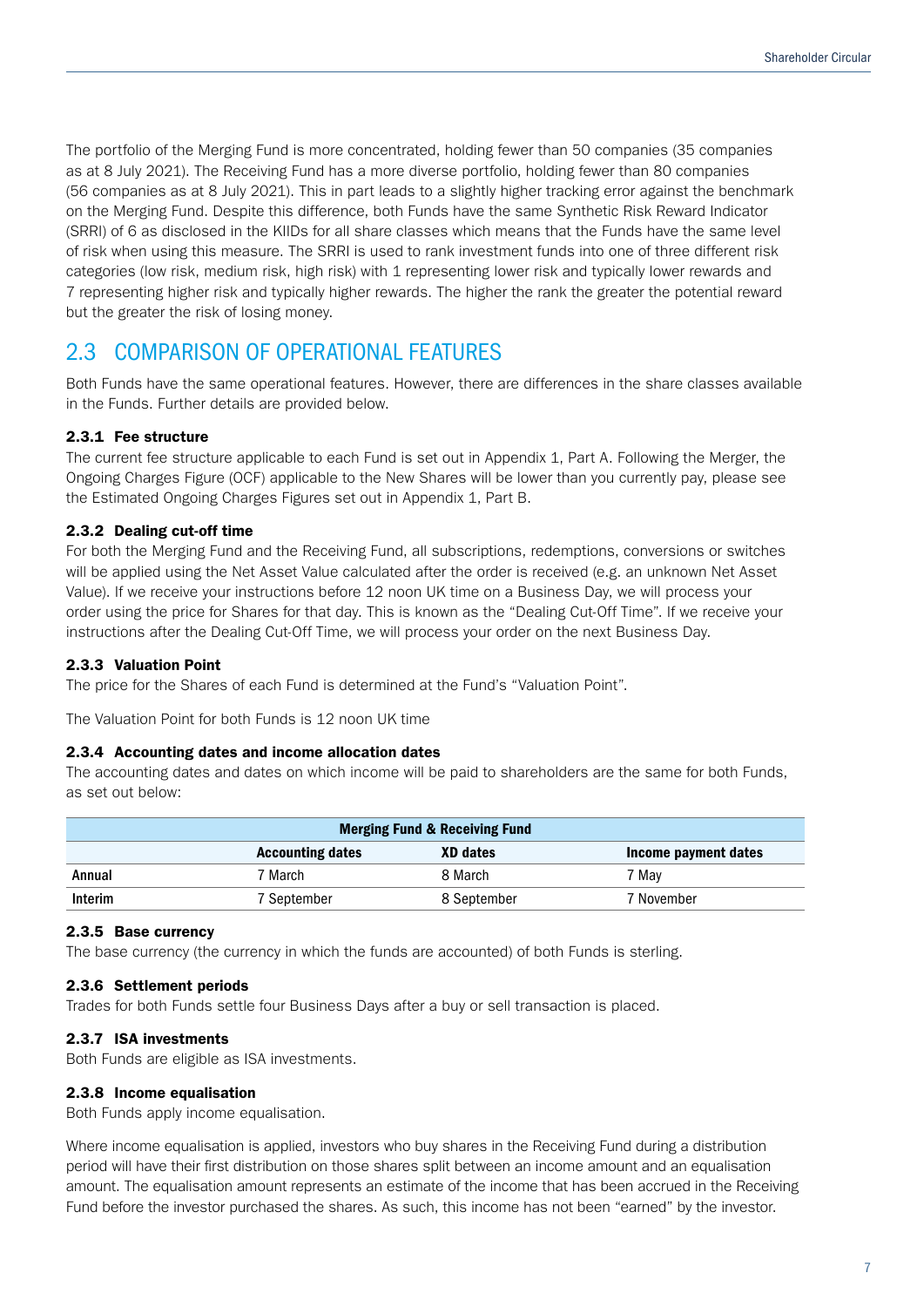The equalisation portion of the distribution is not treated as income that may be subject to income tax. Instead, it is considered as a return of capital for UK capital gains tax purposes. Where investors have held their shares for the entire distribution period, they will receive the same amount of distribution as those who bought their shares during the distribution period. However, the entire amount of their distribution will be treated as income for UK tax purposes, and no portion of it will be treated as capital.

2.3.9 Share Classes in the Merging Fund and corresponding Share Classes in the Receiving Fund On the Effective Date, Shareholders in the Merging Fund will receive corresponding New Shares in the Receiving Fund as set out in the following table:

| <b>Merging Shares (share class type)</b> |                                    | to | <b>New Shares (share class type)</b>  |                         |
|------------------------------------------|------------------------------------|----|---------------------------------------|-------------------------|
| <b>Threadneedle</b><br>UK Select Fund    | Class 1 Income (EUR)               |    | <b>Threadneedle</b><br><b>UK Fund</b> | Class 1 Income (EUR)*** |
|                                          | Class 1 Income (GBP)               |    |                                       | Class 1 Income (GBP)    |
|                                          | Class 2 Income                     |    |                                       | Class 2 Income          |
|                                          | Class D <sup>*</sup> Accumulation  |    |                                       | Class Z Accumulation    |
|                                          | Class L <sup>**</sup> Accumulation |    |                                       | Class P Accumulation*** |
|                                          | Class X Accumulation               |    |                                       | Class X Accumulation    |
|                                          | Class Z Accumulation               |    |                                       | Class Z Accumulation    |
|                                          | Class Z Income                     |    |                                       | Class Z Income          |

\*Holders of Class D Accumulation Shares in the Merging Fund will receive Class Z Accumulation Shares in the Receiving Fund. Please see Appendix 1 for more details. \*\*Holders of Class L Accumulation Shares in the Merging Fund will receive Class P Accumulation Shares in the Receiving Fund. Please see Appendix 1 for more details. \*\*\*New share classes to be launched on 1 November 2021 if the Merger is approved.

### 2.3.10 Share Class ISIN codes

There are differences in the share class codes of the Merging Fund and the Receiving Fund, as set out in Appendix 1, Part B.

### 2.4 COMPARISON OF SERVICE PROVIDERS AND ADMINISTRATIVE FEATURES

The key service providers of the Merging Fund will remain the same in the Receiving Fund, as set out in Appendix 1.

### 3. TERMS OF THE PROPOSAL

The Merger will only take place if the Extraordinary Resolution is passed by the Shareholders at the Meeting of the Merging Fund. The Scheme is set out in full in Appendix 2 to this Circular. If the resolution is passed at the Meeting of the Merging Fund, it is intended that the Merger will be implemented in accordance with the terms of the Scheme. If the Proposal is not approved by the requisite majority of votes, the Scheme will not go ahead, and the Merging Fund will continue to operate as it currently does.

If the Proposal is approved, Shareholders in the Merging Fund will receive New Shares in the Receiving Fund in exchange for the transfer of the assets of the Merging Fund to the Receiving Fund on the terms set out in the Scheme. No initial charge or switching charge will be applied on the issue of New Shares as part of the transfer.

Shares in the Merging Fund will then be deemed to have been cancelled and will cease to be of any value and the Merging Fund will be terminated. New Shares will be issued in place of Merging Shares.

There will be a Valuation Point for the Merging Fund, as detailed in the proposed timetable for the Merger, to facilitate the transfer of assets. Any income available for allocation to income Merging Shares from the end of the previous accounting period to the Effective Date will be transferred to the distribution account of the Merging Fund and will be distributed to holders of income Merging Shares within 3 months. In the case of accumulation Merging Shares, income allocated will be accumulated and reflected in the value of those shares before the transfer is implemented.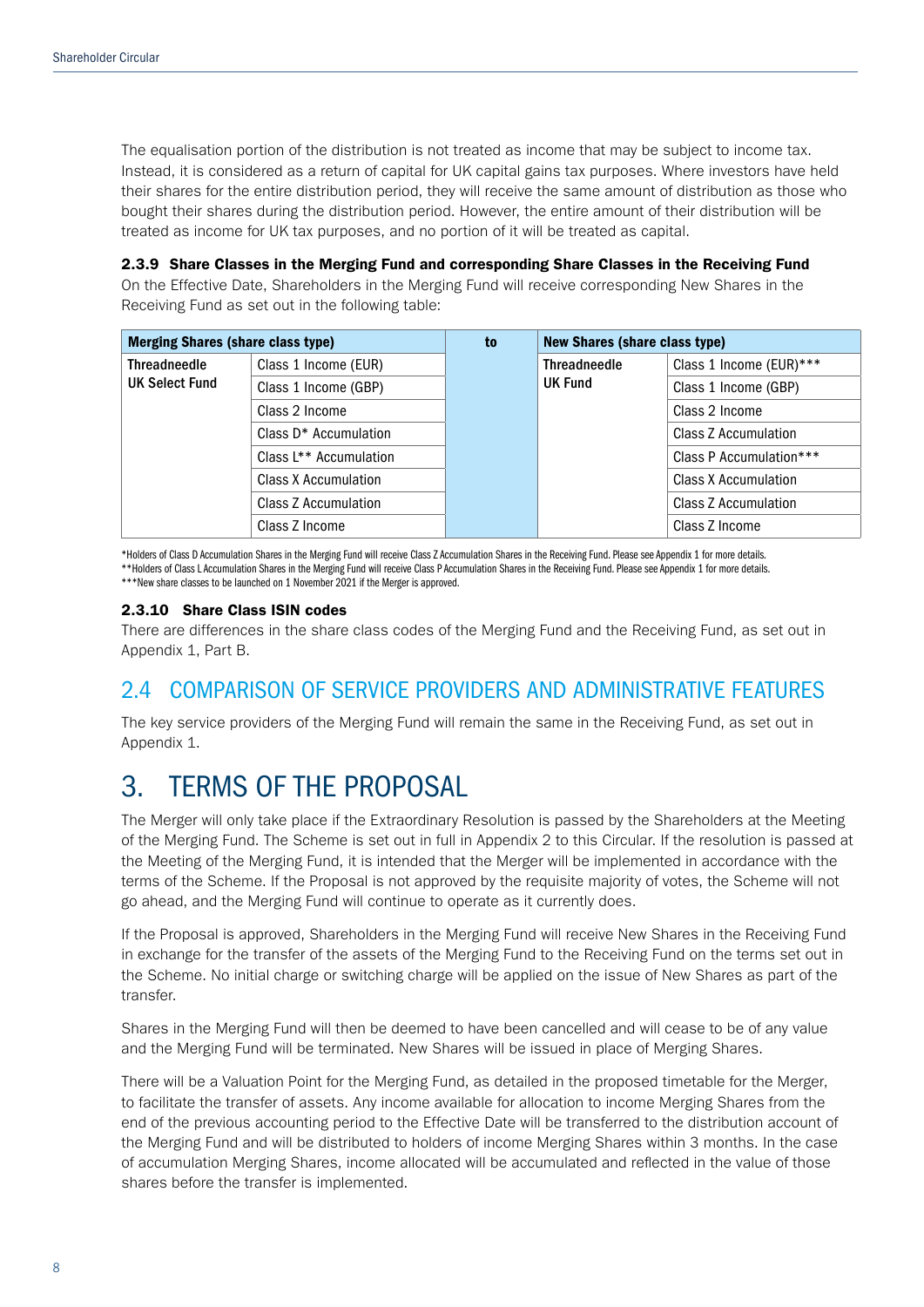Shares of the Company will be valued in accordance with the Instrument of the Company.

Shareholders will receive New Shares in the Receiving Fund in place of the shares they hold in the Merging Fund. The formula used in calculating the Shareholder's entitlement to New Shares will be available to request following the Merger.

## 4. TAX CONSEQUENCES OF THE PROPOSAL

Based on our understanding of the tax legislation and the tax clearances that have been applied for by TISL from HM Revenue & Customs, for UK resident investors the Scheme will not involve a disposal of shares for capital gains tax purposes, whatever the size of your holding.

The above reflects our understanding of current UK legislation and HM Revenue & Customs practice relevant to UK resident investors regarding the issue of New Shares under the Scheme. It may be subject to change. The tax consequences of implementation of the Scheme may vary depending on the law and regulations of your country of residence, citizenship or domicile. If you are in any doubt about your potential liability to tax you should seek professional advice.

## 5. PROCEDURE FOR THE MEETING

The procedure for the Meeting is set out in Appendix 3. Details of the various consents, clearances and a list of the documents relating to the Proposal which are available for inspection are set out in Appendix 4.

The Extraordinary Resolution proposed for the Merging Fund in relation to the Scheme is set out in the Notice of Meeting of Shareholders in Appendix 5. If the resolution is passed at the Meeting, it is intended that the transfer will be implemented in accordance with the terms of the Scheme. If the Proposal is not approved by the requisite majority of votes, the Scheme will not go ahead in respect of the Merging Fund.

## 6. COSTS

The costs of convening and holding the Meeting and any adjourned meeting, and of implementing the Proposal, will be met by TISL and not by the Merging Fund. TISL will also cover the costs associated with the subsequent termination of the Merging Fund. There will be no initial charge or switching charge applied on the issue of the New Shares as part of the Merger.

The costs incurred during the period between the Meeting and the Effective Date as changes are made to the portfolio of assets held by the Merging Fund specifically to align with the Receiving Fund's portfolio, will be borne by Columbia Threadneedle Investments.

## 7. REMINDER OF THE ACTION TO BE TAKEN

If you have any queries concerning the Proposal, or would like to receive a copy of the Depositary's report following the Merger, please contact us on 0800 953 0134\* for Shareholders located in the UK or on 0044 1268 444 321\* for Shareholders located outside of the UK. You may also wish to consult your professional adviser if you are uncertain about the contents of this document.

The Extraordinary Resolution requires at least 75% of the votes cast at the Meeting to be in favour of the resolution in order to be passed, so it is important that you exercise your right to vote.

Please note that if you choose not to exercise your vote, and the Extraordinary Resolution is passed, your Merging Shares will automatically transfer to the Receiving Fund on the Effective Date.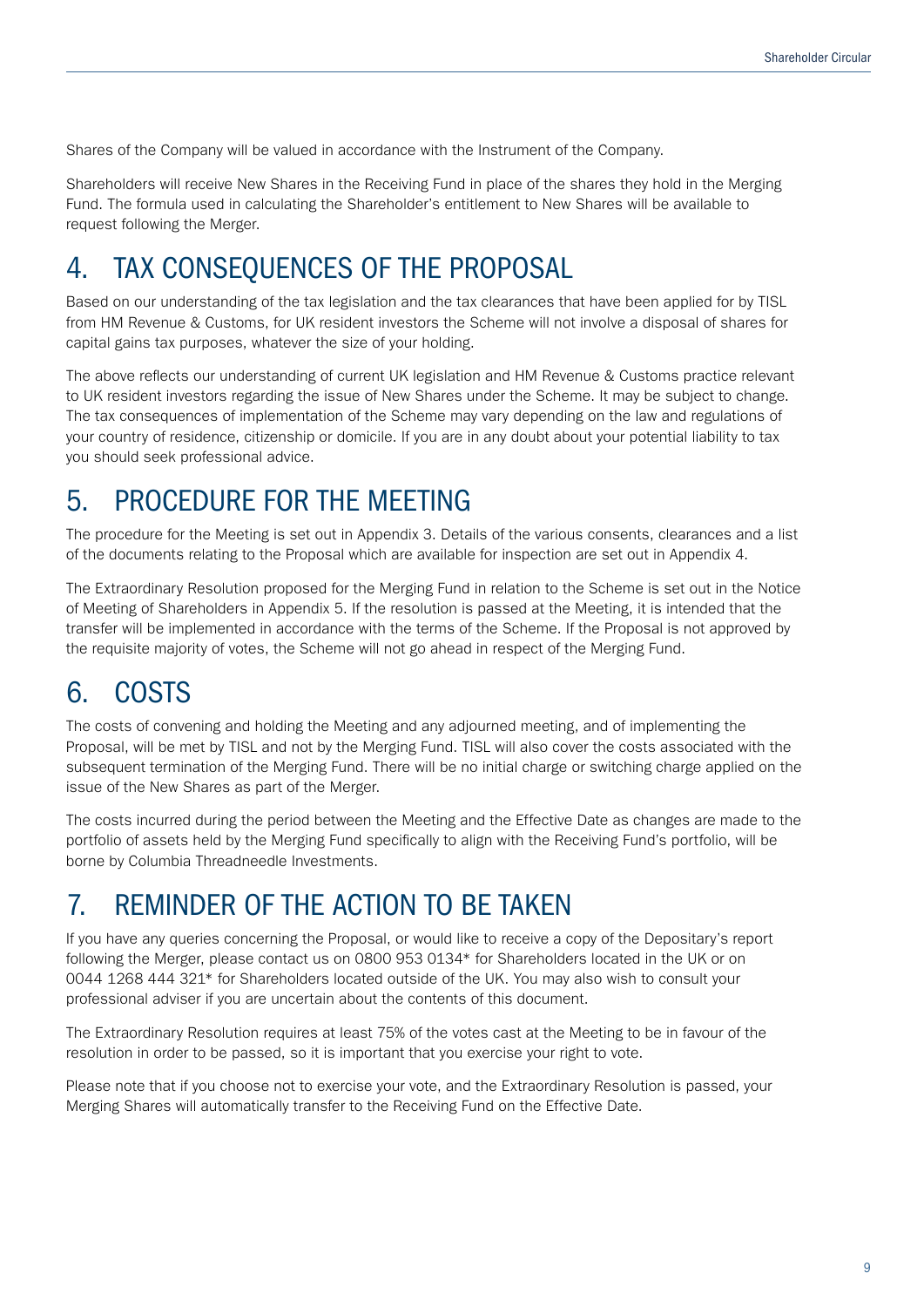We recommend that you exercise your right to vote on the Proposal by completing and returning the enclosed Form of Proxy in the pre-paid return envelope provided to arrive by no less than 48 hours prior to the time of the Meeting on 20 October 2021.

As noted above, due to the extraordinary circumstances resulting from the ongoing COVID-19 public health crisis, it is not possible for you to attend and vote at the Meeting in person. Instead, the Chair of the Meeting can vote on your behalf as instructed by you on the Form of Proxy.

Please note that we cannot accept returns by fax, email or any other electronic medium.

Yours sincerely

mil

Richard Vincent Director

For and on behalf of

Threadneedle Investment Services Limited as Authorised Corporate Director, for and on behalf of the Directors of Threadneedle Investment Funds ICVC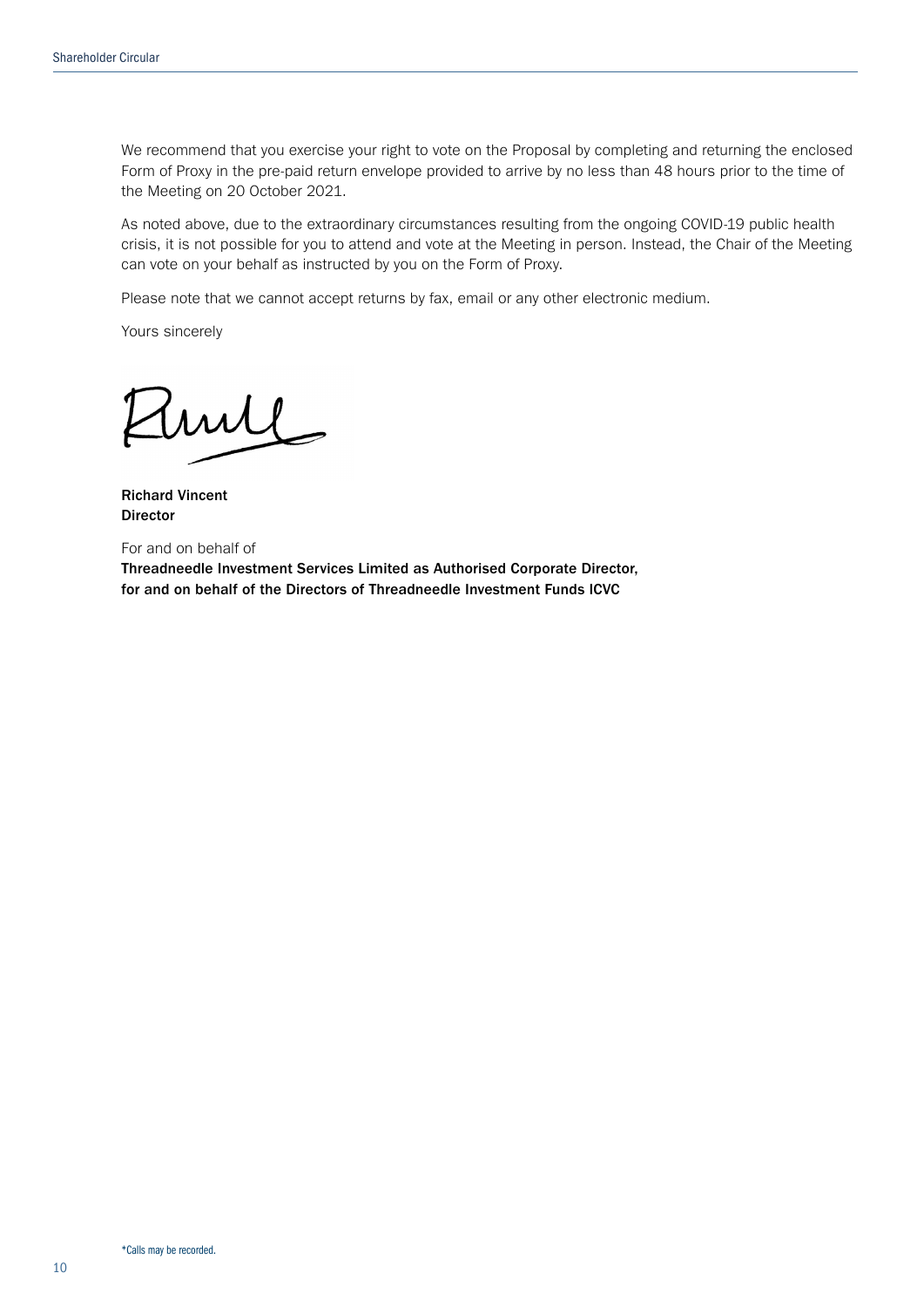# APPENDIX 1 COMPARISON BETWEEN THE MERGING FUND AND THE RECEIVING FUND

## Part A – Comparison of the main features of the Merging Fund and Receiving Fund

The Prospectus of the Funds is available free of charge upon request to TISL or at columbiathreadneedle.com. For further details of the Receiving Fund, please refer to the Prospectus and the KIID enclosed with this Circular.

|                                                     | <b>MERGING FUND</b>                                                                                                                                                                                                                                                                                                                                                                                                                                                                                                                                                                                                                                                                                                                                                                                                                                                                                                                                                                                                                                                                                                                                                                                                                                                                                                                                                                                                                                                                                                          | <b>RECEIVING FUND</b>                                                                                                                                                                                                                                                                                                                                                                                                                                                                                                                                                                                                                                                                                                                                                                                                                                                                                                                                                                                                                                                                                                                                                                                                                                                                                                                                                                                                                     |
|-----------------------------------------------------|------------------------------------------------------------------------------------------------------------------------------------------------------------------------------------------------------------------------------------------------------------------------------------------------------------------------------------------------------------------------------------------------------------------------------------------------------------------------------------------------------------------------------------------------------------------------------------------------------------------------------------------------------------------------------------------------------------------------------------------------------------------------------------------------------------------------------------------------------------------------------------------------------------------------------------------------------------------------------------------------------------------------------------------------------------------------------------------------------------------------------------------------------------------------------------------------------------------------------------------------------------------------------------------------------------------------------------------------------------------------------------------------------------------------------------------------------------------------------------------------------------------------------|-------------------------------------------------------------------------------------------------------------------------------------------------------------------------------------------------------------------------------------------------------------------------------------------------------------------------------------------------------------------------------------------------------------------------------------------------------------------------------------------------------------------------------------------------------------------------------------------------------------------------------------------------------------------------------------------------------------------------------------------------------------------------------------------------------------------------------------------------------------------------------------------------------------------------------------------------------------------------------------------------------------------------------------------------------------------------------------------------------------------------------------------------------------------------------------------------------------------------------------------------------------------------------------------------------------------------------------------------------------------------------------------------------------------------------------------|
|                                                     | <b>Threadneedle UK Select Fund</b>                                                                                                                                                                                                                                                                                                                                                                                                                                                                                                                                                                                                                                                                                                                                                                                                                                                                                                                                                                                                                                                                                                                                                                                                                                                                                                                                                                                                                                                                                           | <b>Threadneedle UK Fund</b>                                                                                                                                                                                                                                                                                                                                                                                                                                                                                                                                                                                                                                                                                                                                                                                                                                                                                                                                                                                                                                                                                                                                                                                                                                                                                                                                                                                                               |
| Investment objective                                | The Fund aims to achieve above average capital growth over<br>the long term. It looks to outperform the FTSE All-Share<br>Index over rolling 3-year periods, after the deduction of<br>charges.                                                                                                                                                                                                                                                                                                                                                                                                                                                                                                                                                                                                                                                                                                                                                                                                                                                                                                                                                                                                                                                                                                                                                                                                                                                                                                                              | The Fund aims to achieve capital growth over the long term.<br>It looks to outperform the FTSE All-Share Index over rolling<br>3-year periods, after the deduction of charges.                                                                                                                                                                                                                                                                                                                                                                                                                                                                                                                                                                                                                                                                                                                                                                                                                                                                                                                                                                                                                                                                                                                                                                                                                                                            |
| Investment policy                                   | The Fund is actively managed, and invests at least<br>90% of its assets in a concentrated portfolio of shares<br>of companies listed on the London Stock Exchange;<br>predominantly companies domiciled in the UK, or which<br>have significant UK business operations.<br>The Fund selects companies in which the fund manager<br>has a high conviction that the current share price does not<br>reflect the prospects for that business. These companies<br>may be of any size, from any industry or economic sector,<br>with significant sector and share weightings taken at the<br>fund manager's discretion.<br>The FTSE All-Share Index is regarded as an appropriate<br>performance measure of the UK stock market, with over<br>600 companies currently included. It provides a suitable<br>target benchmark against which Fund performance will be<br>measured and evaluated over time.<br>The Fund typically invests in fewer than 50 companies,<br>which may include shares of some companies not within<br>the Index. The Fund may invest in other securities (including<br>fixed interest securities) and collective investment schemes<br>(including funds managed by Columbia Threadneedle<br>companies) when deemed appropriate.<br>The Fund may also hold money market instruments,<br>deposits, cash and near cash.<br>The Fund is not permitted to invest in derivatives for<br>investment purposes, but derivatives may be used with the<br>aim of reducing risk or managing the Fund more efficiently. | The Fund is actively managed, and invests at least 90% of<br>its assets in shares of companies listed on the London Stock<br>Exchange; predominantly companies domiciled in the UK, or<br>which have significant UK business operations.<br>The Fund selects companies that are considered to have<br>good prospects for share price growth, from any industry or<br>economic sector, and whilst there is no restriction on size,<br>investment tends to focus on the larger companies included<br>in the FTSE All-Share Index.<br>The FTSE All-Share Index is regarded as an appropriate<br>performance measure of the UK stock market, with over<br>600 companies currently included. It provides a suitable<br>target benchmark against which Fund performance will be<br>measured and evaluated over time.<br>The Fund typically invests in fewer than 80 companies,<br>which may include shares of some companies not within<br>the Index. The Fund may invest in other securities (including<br>fixed interest securities) and collective investment schemes<br>(including funds managed by Columbia Threadneedle<br>companies) when deemed appropriate.<br>The Fund may also hold money market instruments, deposits,<br>cash and near cash.<br>The Fund is not permitted to invest in derivatives for<br>investment purposes, but derivatives may be used with the<br>aim of reducing risk or managing the Fund more efficiently. |
| Use of derivatives                                  | For efficient portfolio management                                                                                                                                                                                                                                                                                                                                                                                                                                                                                                                                                                                                                                                                                                                                                                                                                                                                                                                                                                                                                                                                                                                                                                                                                                                                                                                                                                                                                                                                                           | For efficient portfolio management                                                                                                                                                                                                                                                                                                                                                                                                                                                                                                                                                                                                                                                                                                                                                                                                                                                                                                                                                                                                                                                                                                                                                                                                                                                                                                                                                                                                        |
| Fees charged to capital                             | No                                                                                                                                                                                                                                                                                                                                                                                                                                                                                                                                                                                                                                                                                                                                                                                                                                                                                                                                                                                                                                                                                                                                                                                                                                                                                                                                                                                                                                                                                                                           | <b>No</b>                                                                                                                                                                                                                                                                                                                                                                                                                                                                                                                                                                                                                                                                                                                                                                                                                                                                                                                                                                                                                                                                                                                                                                                                                                                                                                                                                                                                                                 |
| <b>Ongoing charges figure</b><br>(as at March 2021) | Class 1: 1.63%<br>Class 2: 1.06%                                                                                                                                                                                                                                                                                                                                                                                                                                                                                                                                                                                                                                                                                                                                                                                                                                                                                                                                                                                                                                                                                                                                                                                                                                                                                                                                                                                                                                                                                             | Class 1: 1.63%<br>Class 2: 1.06%                                                                                                                                                                                                                                                                                                                                                                                                                                                                                                                                                                                                                                                                                                                                                                                                                                                                                                                                                                                                                                                                                                                                                                                                                                                                                                                                                                                                          |
|                                                     | Class D: 1.07%                                                                                                                                                                                                                                                                                                                                                                                                                                                                                                                                                                                                                                                                                                                                                                                                                                                                                                                                                                                                                                                                                                                                                                                                                                                                                                                                                                                                                                                                                                               | Class L: 0.68%                                                                                                                                                                                                                                                                                                                                                                                                                                                                                                                                                                                                                                                                                                                                                                                                                                                                                                                                                                                                                                                                                                                                                                                                                                                                                                                                                                                                                            |
|                                                     | Class L: 0.61%                                                                                                                                                                                                                                                                                                                                                                                                                                                                                                                                                                                                                                                                                                                                                                                                                                                                                                                                                                                                                                                                                                                                                                                                                                                                                                                                                                                                                                                                                                               |                                                                                                                                                                                                                                                                                                                                                                                                                                                                                                                                                                                                                                                                                                                                                                                                                                                                                                                                                                                                                                                                                                                                                                                                                                                                                                                                                                                                                                           |
|                                                     | Class X: 0.06%                                                                                                                                                                                                                                                                                                                                                                                                                                                                                                                                                                                                                                                                                                                                                                                                                                                                                                                                                                                                                                                                                                                                                                                                                                                                                                                                                                                                                                                                                                               | Class P: -% (to be launched on 1 Nov 2021)                                                                                                                                                                                                                                                                                                                                                                                                                                                                                                                                                                                                                                                                                                                                                                                                                                                                                                                                                                                                                                                                                                                                                                                                                                                                                                                                                                                                |
|                                                     | Class Z: 0.88%                                                                                                                                                                                                                                                                                                                                                                                                                                                                                                                                                                                                                                                                                                                                                                                                                                                                                                                                                                                                                                                                                                                                                                                                                                                                                                                                                                                                                                                                                                               | Class X: 0.06%<br>Class Z: 0.83%                                                                                                                                                                                                                                                                                                                                                                                                                                                                                                                                                                                                                                                                                                                                                                                                                                                                                                                                                                                                                                                                                                                                                                                                                                                                                                                                                                                                          |
|                                                     |                                                                                                                                                                                                                                                                                                                                                                                                                                                                                                                                                                                                                                                                                                                                                                                                                                                                                                                                                                                                                                                                                                                                                                                                                                                                                                                                                                                                                                                                                                                              | Please see Part B for the Estimated Ongoing Charges Figures following                                                                                                                                                                                                                                                                                                                                                                                                                                                                                                                                                                                                                                                                                                                                                                                                                                                                                                                                                                                                                                                                                                                                                                                                                                                                                                                                                                     |
|                                                     |                                                                                                                                                                                                                                                                                                                                                                                                                                                                                                                                                                                                                                                                                                                                                                                                                                                                                                                                                                                                                                                                                                                                                                                                                                                                                                                                                                                                                                                                                                                              | the Merger.                                                                                                                                                                                                                                                                                                                                                                                                                                                                                                                                                                                                                                                                                                                                                                                                                                                                                                                                                                                                                                                                                                                                                                                                                                                                                                                                                                                                                               |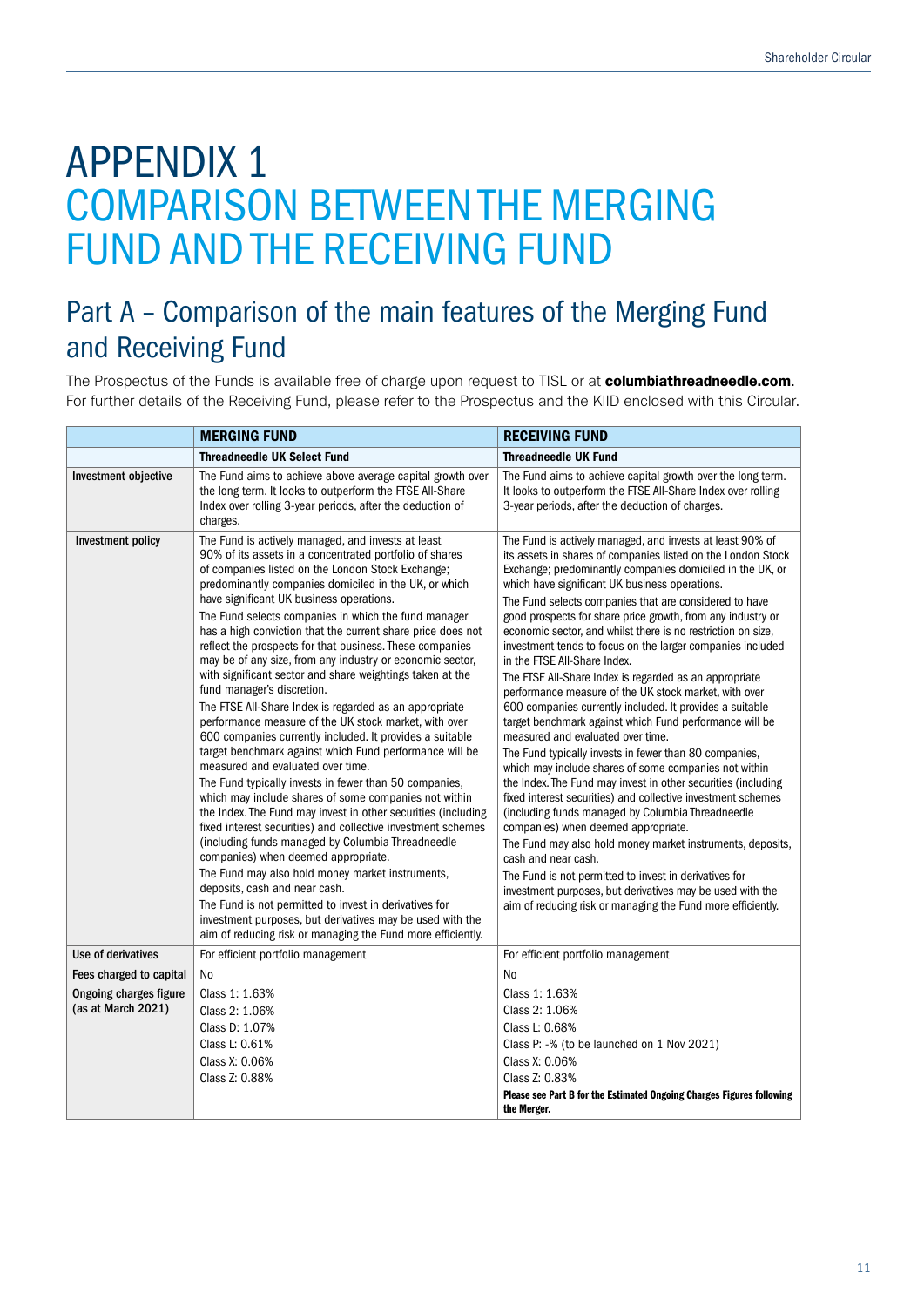|                                               | <b>MERGING FUND</b>                                        | <b>RECEIVING FUND</b>                                               |
|-----------------------------------------------|------------------------------------------------------------|---------------------------------------------------------------------|
|                                               | <b>Threadneedle UK Select Fund</b>                         | <b>Threadneedle UK Fund</b>                                         |
| <b>Charges, fees and expenses</b>             |                                                            |                                                                     |
| <b>Redemption charge</b>                      | None                                                       | None                                                                |
| Switching charge                              | None                                                       | None                                                                |
| Initial charge                                | Class 1: UK 3.75%, Non-UK 5%                               | Class 1: UK 3.75%, Non-UK 5%                                        |
|                                               | Class 2: UK 0%, Non-UK 0%                                  | Class 2: UK 0%, Non-UK 0%                                           |
|                                               | Class D: UK 3.75%, Non-UK 5%                               | Class L: UK 0%, Non-UK 0%                                           |
|                                               | Class L: UK 0%, Non-UK 0%                                  | Class P: UK 0%, Non-UK 0%                                           |
|                                               | Class X: UK 0%, Non-UK 0%                                  | Class X: UK 0%, Non-UK 0%                                           |
|                                               | Class Z: UK 3%, Non-UK 3%                                  | Class Z: UK 3%, Non-UK 3%                                           |
| Annual management                             | Class 1: 1.50%                                             | Class 1: 1.50%                                                      |
| charge                                        | Class 2: 1.00%                                             | Class 2: 1.00%                                                      |
|                                               | Class D: 0.90%                                             | Class L: 0.60%                                                      |
|                                               | Class L: 0.55%<br>Class X: $-$ % $*$                       | Class P: 0.55% (to be launched on 1 Nov 2021)<br>Class X: $-$ % $*$ |
|                                               | Class Z: 0.75%                                             | Class Z: 0.75%                                                      |
| Depositary's fee                              | 0.01%                                                      | 0.01%                                                               |
| Registrar fee/                                | Class 1: 0.11%                                             | Class 1: 0.11%                                                      |
| <b>Operating Expenses</b>                     | Class 2: 0.035%                                            | Class 2: 0.035%                                                     |
|                                               | Class D: 0.15%                                             | Class L: 0.035%                                                     |
|                                               | Class L: 0.035%                                            | Class P: 0.030% (to be launched on 1 Nov 2021)                      |
|                                               | Class X: 0.035%                                            | Class X: 0.035%                                                     |
|                                               | Class Z: 0.11%                                             | Class Z: 0.06%                                                      |
| Charges taken from                            | Yes                                                        | Yes                                                                 |
| income?                                       |                                                            |                                                                     |
| <b>Classes of Shares</b>                      | Class 1 Income (EUR)                                       | Class 1 Income (EUR) (to be launched on 1 Nov 2021)                 |
|                                               | Class 1 Income (GBP)                                       | Class 1 Income (GBP)                                                |
|                                               | Class 2 Income                                             | Class 2 Income                                                      |
|                                               | <b>Class D Accumulation</b><br><b>Class L Accumulation</b> | Class L Income<br>Class L Accumulation                              |
|                                               | <b>Class X Accumulation</b>                                | Class P Accumulation (to be launched on 1 Nov 2021)                 |
|                                               | <b>Class Z Accumulation</b>                                | <b>Class X Accumulation</b>                                         |
|                                               | Class Z Income                                             | <b>Class Z Accumulation</b>                                         |
|                                               |                                                            | Class Z Income                                                      |
| <b>Minimum investment amounts</b>             |                                                            |                                                                     |
| Lump sum                                      | Class 1 (EUR): EUR 2,500                                   | Class 1 (EUR): EUR 2,500                                            |
|                                               | Class 1: £2,000                                            | Class 1: £2,000                                                     |
|                                               | Class 2: £500,000                                          | Class 2: £500,000                                                   |
|                                               | Class D: £2,000                                            | Class L: £100,000,000                                               |
|                                               | Class L: £100,000,000<br>Class X: £3,000,000               | Class P: £100,000,000<br>Class X: £3,000,000                        |
|                                               | Class Z: £1,000,000                                        | Class Z: £1,000,000                                                 |
| Top-up                                        | Class 1 (EUR): EUR 750                                     | Class 1 (EUR): EUR 750                                              |
|                                               | Class 1: £1,000                                            | Class 1: £1,000                                                     |
|                                               | Class 2: £25,000                                           | Class 2: £25,000                                                    |
|                                               | Class D: £1,000                                            | Class L: £25,000                                                    |
|                                               | Class L: £25,000                                           | Class P: £25,000                                                    |
|                                               | Class X: £25,000                                           | Class X: £25,000                                                    |
|                                               | Class Z: £50,000                                           | Class Z: £50,000                                                    |
| Holding                                       | Class 1 (EUR): EUR 750                                     | Class 1 (EUR): EUR 750                                              |
|                                               | Class 1: £500                                              | Class 1: £500                                                       |
|                                               | Class 2: £25,000                                           | Class 2: £25,000                                                    |
|                                               | Class D: £500                                              | Class L: £25,000                                                    |
|                                               | Class L: £25,000<br>Class X: £25,000                       | Class P: £25,000<br>Class X: £25,000                                |
|                                               | Class Z: £500,000                                          | Class Z: £500,000                                                   |
| <b>Regular Savings</b>                        | Unavailable                                                | Unavailable                                                         |
|                                               | Unavailable                                                | Unavailable                                                         |
| <b>Regular Withdrawals</b><br>Dealing cut off |                                                            | 12.00 noon each Dealing Day                                         |
| <b>Valuation point</b>                        | 12.00 noon each Dealing Day<br>12.00 noon each Dealing Day | 12.00 noon each Dealing Day                                         |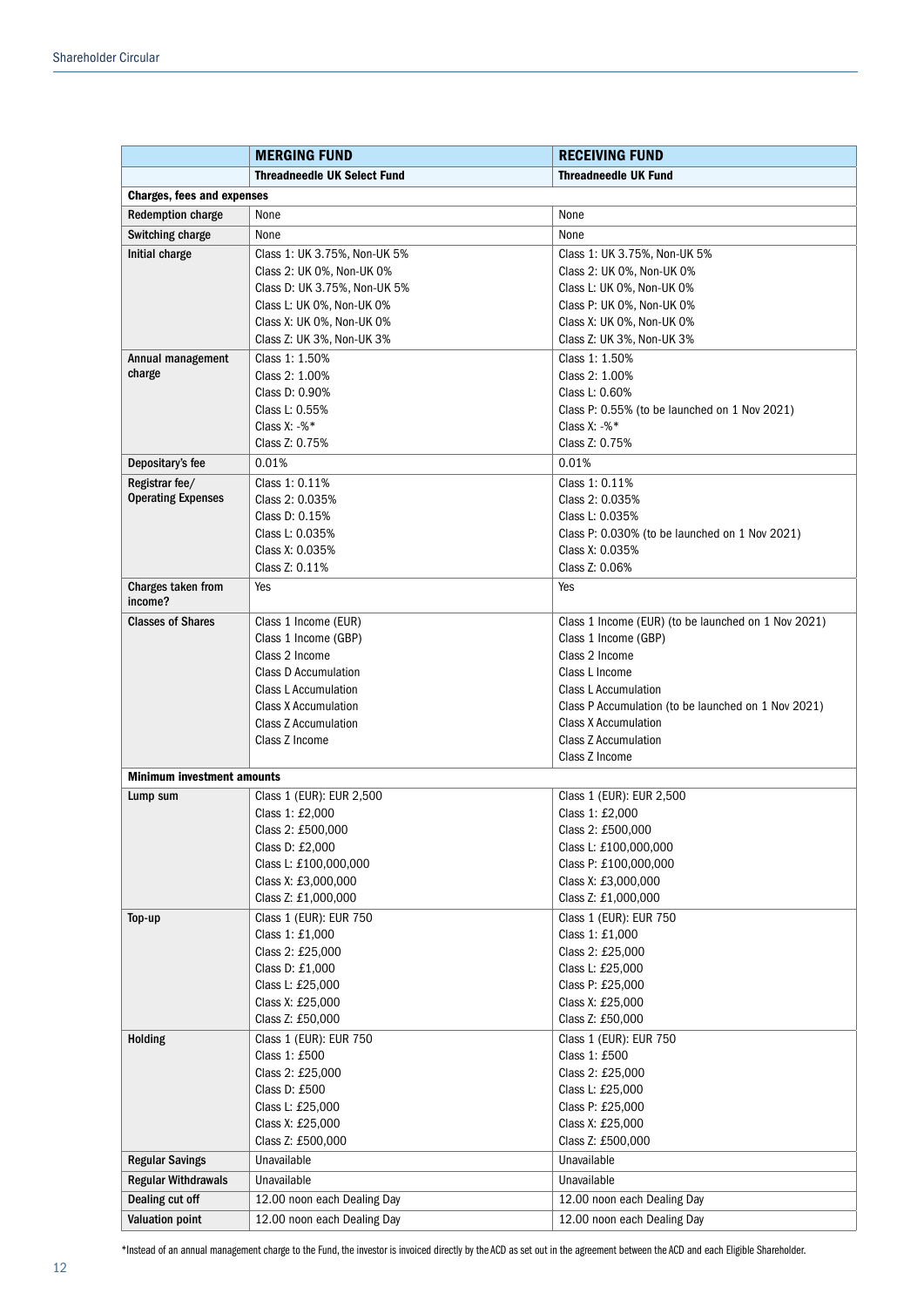|                                                | <b>MERGING FUND</b>                                                                                         | <b>RECEIVING FUND</b>                                                                            |
|------------------------------------------------|-------------------------------------------------------------------------------------------------------------|--------------------------------------------------------------------------------------------------|
|                                                | <b>Threadneedle UK Select Fund</b>                                                                          | <b>Threadneedle UK Fund</b>                                                                      |
| <b>Accounting periods end</b>                  |                                                                                                             |                                                                                                  |
| Annual                                         | 7 March                                                                                                     | 7 March                                                                                          |
| Interim                                        | 7 September                                                                                                 | 7 September                                                                                      |
| Income payment dates                           |                                                                                                             |                                                                                                  |
| Annual/semi-annual                             | 7 May, 7 November                                                                                           | 7 May, 7 November                                                                                |
| <b>XD</b> dates                                |                                                                                                             |                                                                                                  |
| Annual/semi-annual                             | 8 March, 8 September<br>8 March, 8 September                                                                |                                                                                                  |
| <b>Service providers</b>                       |                                                                                                             |                                                                                                  |
| <b>Authorised Corporate</b><br><b>Director</b> | Threadneedle Investment Services Limited                                                                    | Threadneedle Investment Services Limited                                                         |
| <b>Depositary</b>                              | Citibank Europe plc, UK branch*                                                                             | Citibank Europe plc, UK branch*                                                                  |
| Custodian                                      | Citibank N.A.                                                                                               | Citibank N.A.                                                                                    |
| Administrator                                  | <b>SS&amp;C Financial Services Europe Limited</b>                                                           | SS&C Financial Services Europe Limited                                                           |
| <b>Investment Manager</b>                      | Threadneedle Asset Management Limited                                                                       | Threadneedle Asset Management Limited                                                            |
| Registrar                                      | Threadneedle Investment Services Limited, delegated to<br><b>SS&amp;C Financial Services Europe Limited</b> | Threadneedle Investment Services Limited, delegated to<br>SS&C Financial Services Europe Limited |
| Auditor                                        | PricewaterhouseCoopers LLP                                                                                  | PricewaterhouseCoopers LLP                                                                       |

\*Change of legal entity to Citibank UK Ltd as of 16 October 2021.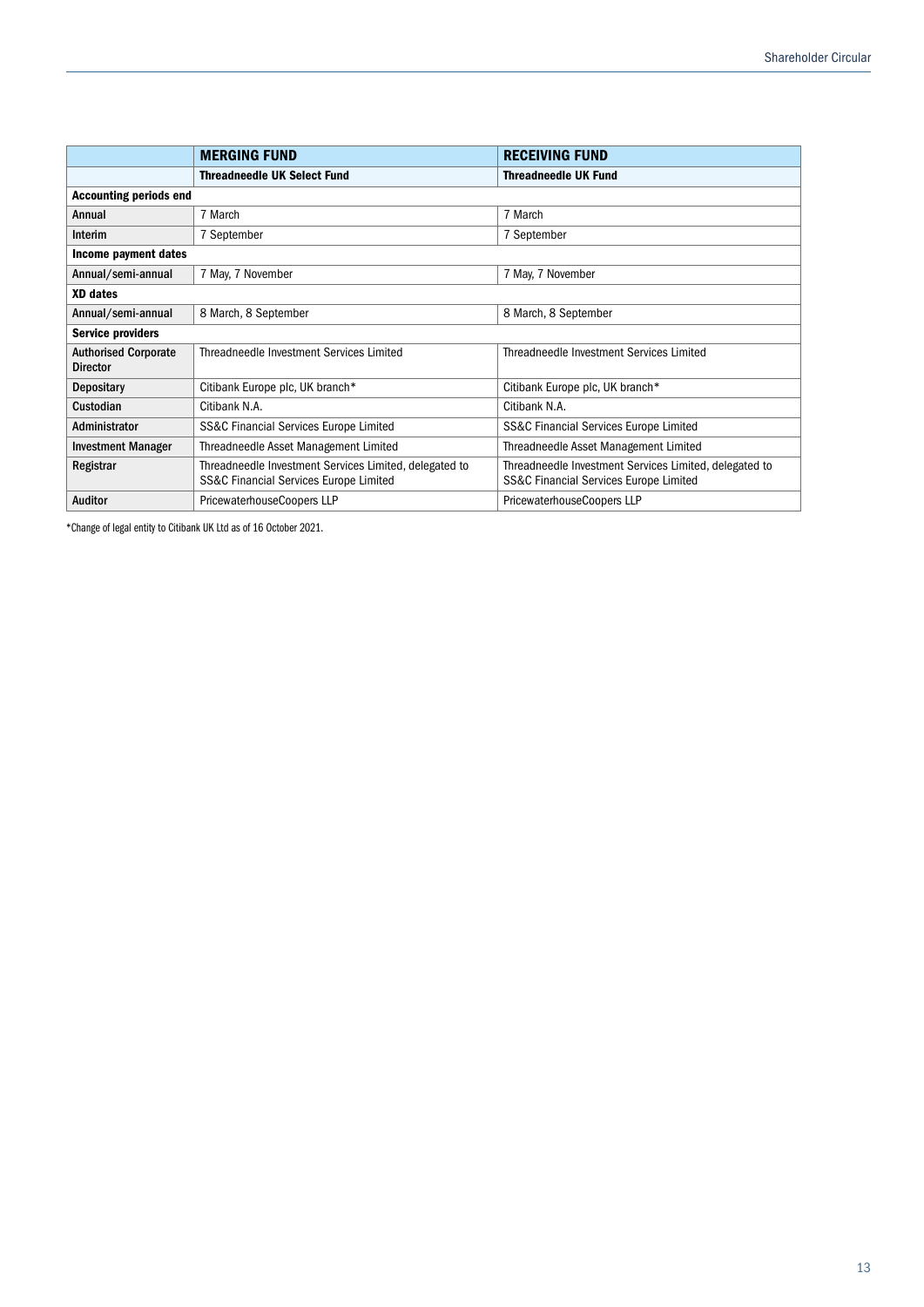# COMPARISON BETWEEN THE MERGING FUND AND THE RECEIVING FUND

## Part B - Estimated Ongoing Charges Figures<sup>2</sup>

The table below shows each of the share classes in the Merging Fund whose assets will be transferred to the corresponding share classes (in the same row) in the Receiving Fund, including their ISIN codes. For example, Class 1 Income (EUR) UK Select Fund will be transferred to Class 1 (EUR) UK Fund.

| <b>Merging Shares of Threadneedle UK Select Fund</b> |                                                                                                                                                                                                                                 |                         |                                                   | to | <b>Receiving Shares of Threadneedle UK Fund</b>                               |                                                                                                                                                                                                                                 |                  |                                                                 |
|------------------------------------------------------|---------------------------------------------------------------------------------------------------------------------------------------------------------------------------------------------------------------------------------|-------------------------|---------------------------------------------------|----|-------------------------------------------------------------------------------|---------------------------------------------------------------------------------------------------------------------------------------------------------------------------------------------------------------------------------|------------------|-----------------------------------------------------------------|
| <b>Share class</b><br>type                           | <b>Annual</b><br><b>Management</b><br><b>Charge</b>                                                                                                                                                                             | <b>Registrar</b><br>fee | <b>Ongoing</b><br><b>Charges</b><br><b>Figure</b> |    | <b>Share class</b><br>type                                                    | <b>Annual</b><br><b>Management</b><br>Charge                                                                                                                                                                                    | Registrar<br>fee | <b>Estimated</b><br><b>Ongoing</b><br><b>Charges</b><br>Figure* |
| Class 1 Income (EUR)<br>GB00B0WM0727                 | 1.50%                                                                                                                                                                                                                           | 0.11%                   | 1.63%                                             |    | Class 1 Income (EUR)<br>(to be launched<br>1 Nov 2021)<br>GB00BMW6N332        | 1.50%                                                                                                                                                                                                                           | $0.10%$ **       | 1.62%                                                           |
| Class 1 Income (GBP)<br>GB0001530236                 | 1.50%                                                                                                                                                                                                                           | 0.11%                   | 1.63%                                             |    | Class 1 Income (GBP)<br>GB0001529782                                          | 1.50%                                                                                                                                                                                                                           | $0.10%$ **       | 1.62%                                                           |
| Class 2 Income<br>GB0001447936                       | 1.00%                                                                                                                                                                                                                           | 0.035%                  | 1.06%                                             |    | Class 2 Income<br>GB0001439610                                                | 1.00%                                                                                                                                                                                                                           | $0.030%$ **      | 1.05%                                                           |
| <b>Class D Accumulation</b><br>GB00BDZYJN36          | 0.90%                                                                                                                                                                                                                           | 0.15%                   | 1.07%                                             |    | <b>Class Z Accumulation</b><br>GB00B84PM559                                   | 0.75%                                                                                                                                                                                                                           | 0.06%            | 0.83%                                                           |
| <b>Class L Accumulation</b><br>GB00BDZYJQ66          | 0.55%                                                                                                                                                                                                                           | 0.035%                  | 0.61%                                             |    | <b>Class P Accumulation</b><br>(to be launched<br>1 Nov 2021)<br>GB00BMW6N449 | 0.55%                                                                                                                                                                                                                           | 0.030%           | 0.60%                                                           |
| <b>Class X Accumulation</b><br>GB00BDZYJP59          | $-9/6$<br>Instead of<br>an annual<br>management<br>charge to<br>the Fund.<br>the investor<br>is invoiced<br>directly by<br>the ACD as<br>set out in the<br>agreement<br>between the<br>ACD and<br>each Eligible<br>Shareholder. | 0.035%                  | 0.06%                                             |    | <b>Class X Accumulation</b><br>GB00BYX3VT98                                   | $-9/6$<br>Instead of<br>an annual<br>management<br>charge to<br>the Fund.<br>the investor<br>is invoiced<br>directly by<br>the ACD as<br>set out in the<br>agreement<br>between the<br>ACD and<br>each Eligible<br>Shareholder. | $0.030%$ **      | 0.05%                                                           |
| <b>Class Z Accumulation</b><br>GB00BKPHVC45          | 0.75%                                                                                                                                                                                                                           | 0.11%                   | 0.88%                                             |    | <b>Class Z Accumulation</b><br>GB00B84PM559                                   | 0.75%                                                                                                                                                                                                                           | 0.06%            | 0.83%                                                           |
| <b>Class Z Income</b><br>GB00B8374670                | 0.75%                                                                                                                                                                                                                           | 0.11%                   | 0.88%                                             |    | <b>Class Z Income</b><br>GB00B84PMM20                                         | 0.75%                                                                                                                                                                                                                           | 0.06%            | 0.83%                                                           |

\*The Estimated OCF will be effective from 1 November 2021 and subject to the Merger going ahead.

\*\*The lower Registrar fee will be effective from 1 November 2021 and subject to the Merger going ahead.

<sup>&</sup>lt;sup>2</sup> Ongoing Charges Figure (OCF). The ongoing charges figure (OCF) is usually based on the last year's expenses and may vary from year to year. It includes charges such as the fund's annual management charge, registration fee and custody fees but excludes the costs of buying or selling assets for the fund. In some cases, the ongoing charges figure may be based on an estimate of future charges, either because the share class is relatively new and has an insufficient track record to be calculated exactly, or if historic figures are unlikely to accurately reflect future ongoing costs. The fund's annual report for each financial year will include details of the exact charges applied.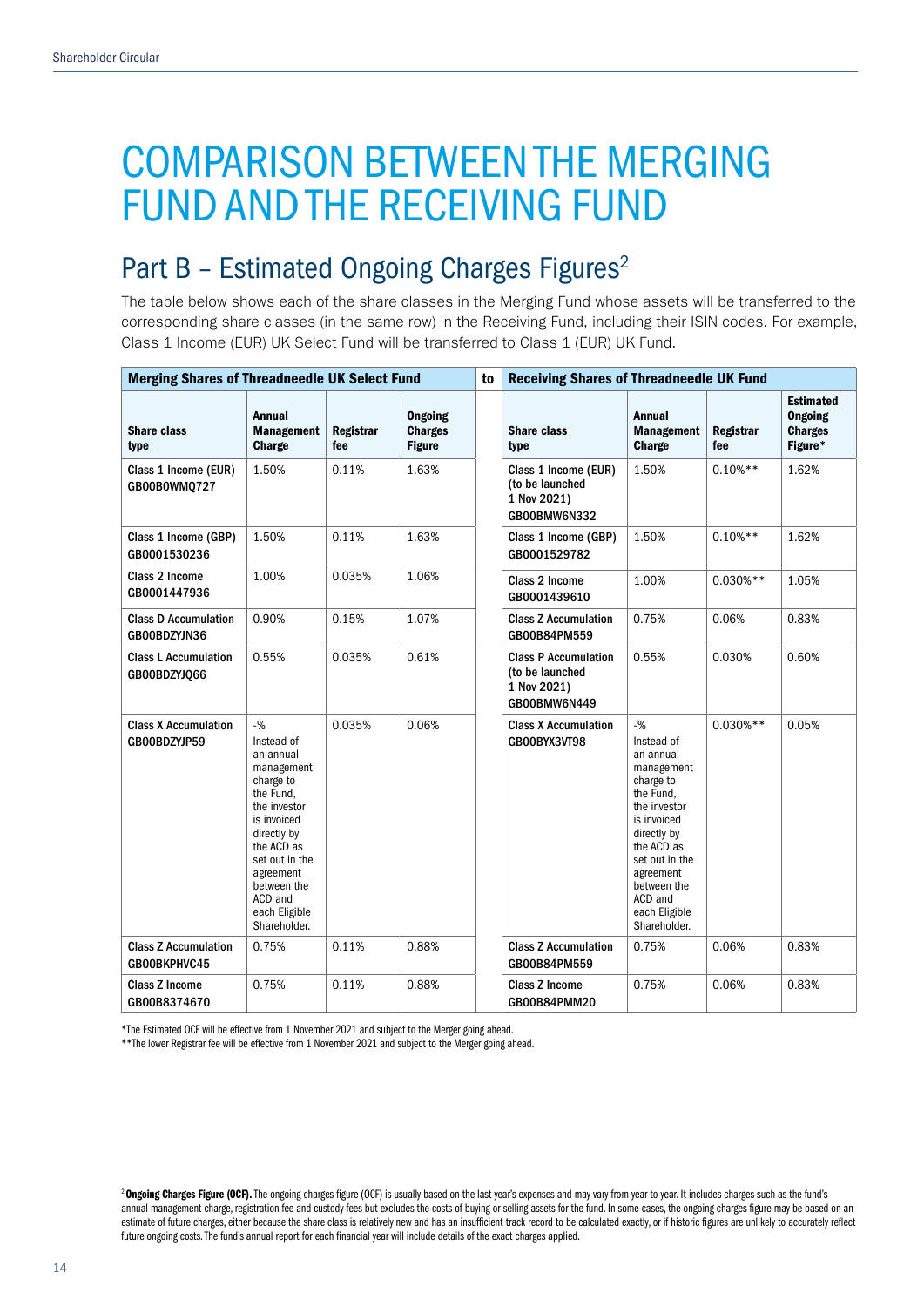# APPENDIX 2 SCHEME OF ARRANGEMENT FOR THE MERGER OF THE MERGING FUND INTO THE RECEIVING FUND

### 1. Definition and interpretation

- 1.1 In this Appendix 2, unless the context otherwise requires, the terms shall have the meaning set out in the Glossary of Terms at the beginning of this document.
- 1.2 In addition, where relevant in the context, terms which are defined in the FCA Rules shall have the same meaning in this Scheme.
- 1.3 References to paragraphs are to paragraphs of the Scheme set out in this Appendix.
- 1.4 If there is any conflict between the Scheme and the Instrument or Prospectus of the Merging Fund, then the Scheme will prevail. If there is any conflict between the Scheme and the FCA Rules, then the FCA Rules will prevail.

### 2. Meeting of Shareholders of the Merging Fund

- 2.1 The Scheme, and the transfer of the assets of the Merging Fund into the Receiving Fund that the Scheme involves, is conditional on the passing of the Extraordinary Resolution at the Meeting of Shareholders of the Merging Fund by which the Shareholders approve the Scheme in relation to the Merging Fund and instruct the Directors of the Company and Citibank UK to implement the Scheme.
- 2.2 If the Extraordinary Resolution is passed at the Meeting, the Scheme will be binding on all Shareholders in the Merging Fund (whether or not they voted in favour of it, or voted at all) and the Scheme will be implemented in relation to the Merging Fund as set out in the following paragraphs.

### 3. Suspension of dealings in the Merging Fund

- 3.1 To facilitate implementation of the transfer under the Scheme, if the Extraordinary Resolution is passed, dealing in Shares in the Merging Fund will be suspended immediately after 12 noon on the date set out in the Timetable in this Circular.
- 3.2 On implementation of the Scheme, a Shareholder may transfer or sell all or some of his/her New Shares on and from the first Dealing Day in accordance with the Prospectus of the Company.

### 4. Income allocation arrangements

- 4.1 Any income available for allocation to income Merging Shares from the end of the previous accounting period to the Effective Date will be transferred to the distribution account of the Merging Fund and will be distributed to holders of income Merging Shares within 3 months of the Effective Date. In the case of accumulation Merging Shares, income allocated will be accumulated and reflected in the value of those shares before the Merger is implemented.
- 4.2 For Shareholders who have chosen to have their income reinvested rather than being paid out as distributions, TISL will purchase additional Shares in the Receiving Fund in respect of the income distribution on the pay date.

### 5. Calculation of the value of the Merging Fund

- 5.1 The Merging Fund's Value shall be calculated as at 12 noon on the Effective Date and in accordance with the basis of valuation set out in the Instrument.
- 5.2 This valuation shall be used in the calculation of the number of New Shares to be issued to each relevant Shareholder under paragraph 6 below.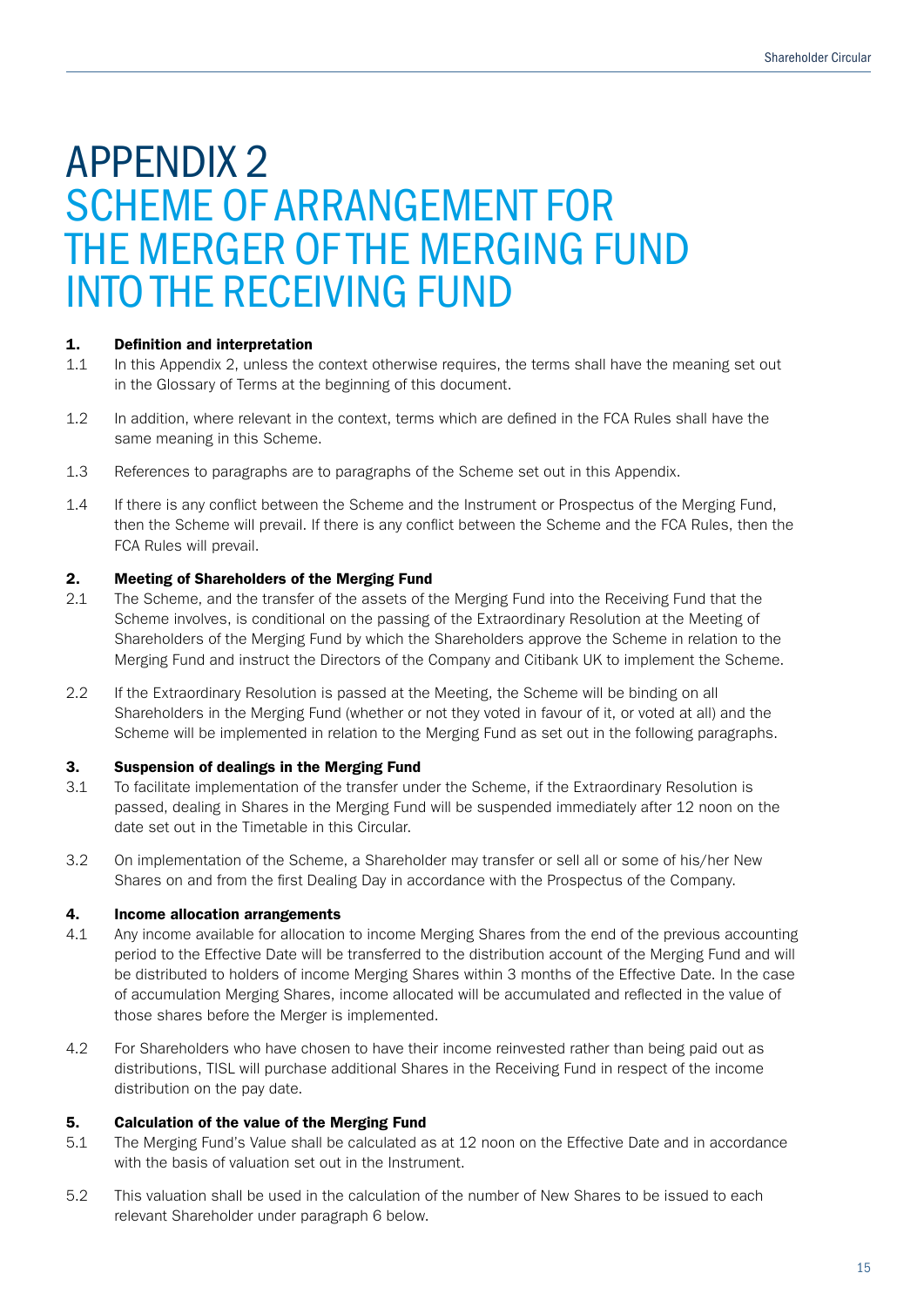### 6. Transfer of property of the Merging Fund to the Receiving Fund and issue of New Shares

- 6.1 The property of the Merging Fund will become part of the property of the Receiving Fund in exchange and in full payment for the issue of New Shares. Citibank UK shall cease to hold the property of the Merging Fund less the Retained Amount as attributable to the Merging Fund, and shall hold the property as attributable to the Receiving Fund and Citibank UK shall make or ensure the making of such transfers and re-designations as may be necessary as a result.
- 6.2 All Shares in the Merging Fund will be deemed to be cancelled and will cease to be of any value immediately after 12:01p.m. on the Effective Date.
- 6.3 Shareholders will be treated as exchanging their Shares in the Merging Fund for New Shares in the Receiving Fund free from any initial or switching charges.

### 7. Basis for the issue of New Shares

- 7.1 Shareholders will receive New Shares in the Receiving Fund in place of the Shares they currently hold in the Merging Fund.
- 7.2 New Shares of the appropriate class and type will be issued to each Shareholder invested in the Merging Fund in proportion to that Shareholder's individual entitlement to the Merging Fund Value on the Effective Date. The formula used in calculating the Shareholder's entitlement to New Shares is available on request following the Merger.

### 8. Notification of the New Shares

- 8.1 Certificates will not be issued in respect of New Shares.
- 8.2 TISL will send details of the number of New Shares issued to each Shareholder (or, in the case of joint holders, the first named of such holders in the register of holders of the Merging Fund) within 14 days of the Effective Date.

### 9. Termination of the Merging Fund

- 9.1 On the Scheme becoming effective, the Directors of the Company shall proceed to terminate the Merging Fund in accordance with the terms of the Merging Fund's Instrument and Prospectus, the Scheme and the Regulations. TISL has given the required notice to the FCA of the proposal to make the alterations to the Instrument and Prospectus required for the termination of the Merging Fund.
- 9.2 Citibank UK shall hold cash and other assets out of the property of the Merging Fund (the "Retained Amount"), which will be utilised by Citibank UK to pay outstanding liabilities of the Merging Fund in accordance with the provisions of the Instrument and the Regulations.
- 9.3 If there are any surplus monies remaining in the Merging Fund on completion of the termination they, together with any income arising therefrom, shall be transferred to the Receiving Fund to be held by Citibank UK as attributable to the Receiving Fund but no further issue of shares in the Receiving Fund shall be made as a result.
- 9.4 If the Retained Amount is insufficient to meet all the liabilities of the Merging Fund, such excess liabilities shall be paid in accordance with the Instrument and the Regulations. Any such liabilities which cannot properly be paid out of the property of the Receiving Fund shall be paid by TISL.
- 9.5 On completion of the termination of the Merging Fund, Citibank UK shall be fully discharged from all obligations and liabilities in respect of the Merging Fund (other than those arising from any breach prior to such time).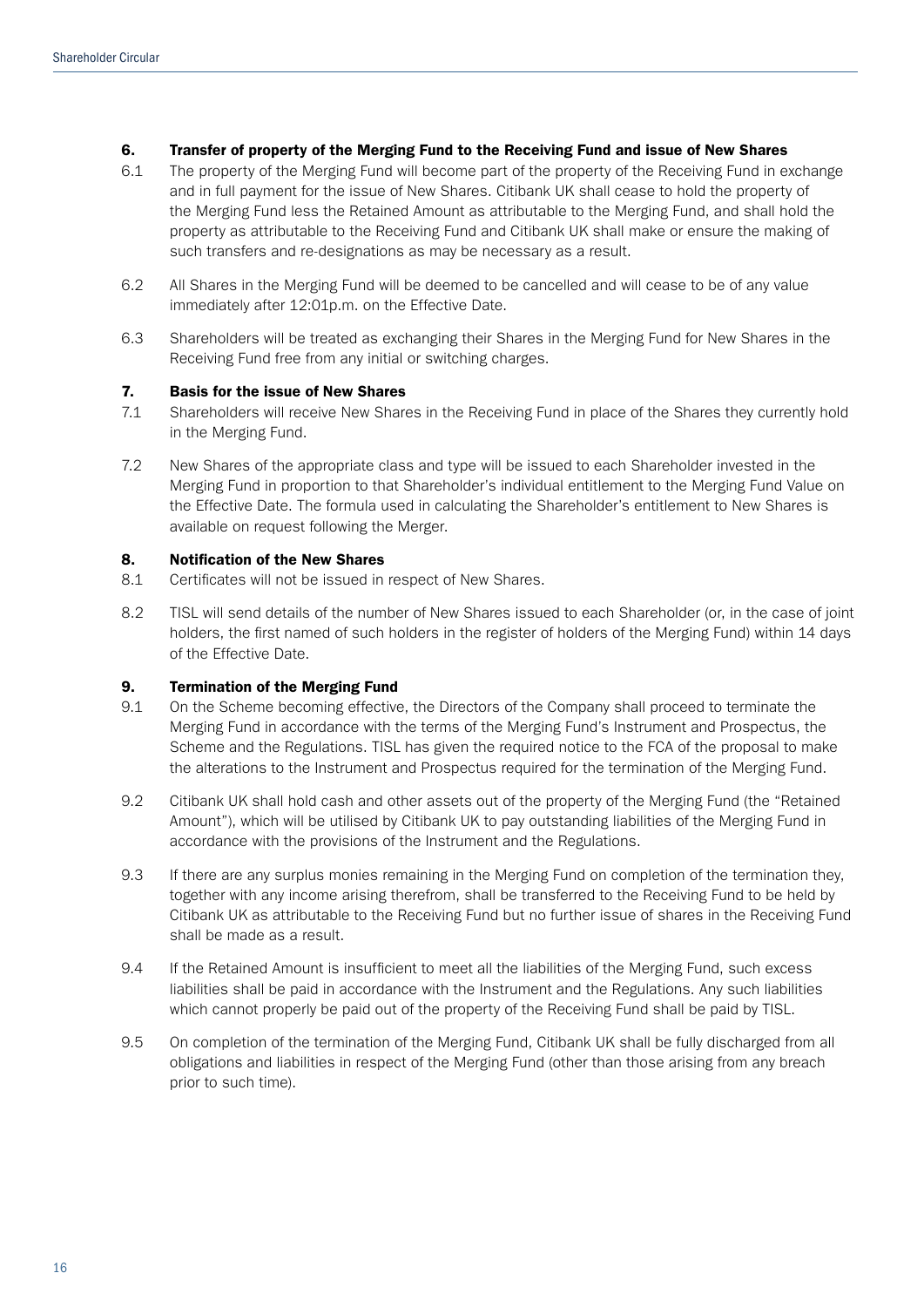### 10. Costs, charges and expenses of the Scheme

- 10.1 TISL and Citibank UK shall continue to receive their usual fees and expenses for respectively managing and being Depositary, insofar as these are attributable to the Merging Fund, out of the property of the Merging Fund which accrues prior to the Effective Date or, in the case of expenses of Citibank UK properly incurred in connection with the Scheme on the termination of the Merging Fund, after the Effective Date.
- 10.2 The costs of preparing and implementing the transfer under the Scheme, including:
	- the costs of convening and holding the Meeting (and any adjourned meeting) of the Merging Fund; the fees and expenses payable to professional advisers in connection with the transfer and the Scheme;
	- any non-UK tax liabilities, including transfer taxes, re-designation and registration fees and transaction costs,

will be payable by TISL and not by the Merging Fund.

- 10.3 All costs associated with the Merger will be borne by Columbia Threadneedle Investments. This includes costs incurred during the period between the Meeting and the Effective Date as changes are made to the portfolio of assets held by the Merging Fund specifically to align with the Receiving Fund's portfolio.
- 10.4 The costs associated with the subsequent termination of the Merging Fund will be borne by TISL.
- 10.5 No initial charge or switching charge shall be taken by TISL on the issue of the New Shares.

### 11. TISL and Citibank UK to rely on register and certificates

TISL and Citibank UK shall each be entitled to assume that all information contained in the register of Shareholders of the Merging Fund on and immediately prior to the Effective Date is correct, and to utilise the same in calculating the number of New Shares in the Receiving Fund to be issued and registered pursuant to the Scheme. TISL and Citibank UK may each act and rely upon any certificate, opinion, evidence or information furnished to it by the other or by its respective professional advisers of the Scheme, and shall not be liable or responsible for any resulting loss.

### 12. Alterations to the Scheme

- 12.1 TISL and Citibank UK may agree that the Effective Date is to be a different date than that detailed in this Circular and if they do so, such consequential adjustments shall be made to the other elements in the Timetable of the Scheme as they consider appropriate.
- 12.2 The terms of the Scheme may be amended as agreed by TISL and Citibank UK.

### 13. Governing law

The Scheme shall be governed by and shall be construed in accordance with the law of England and Wales.

Dated: 20 September 2021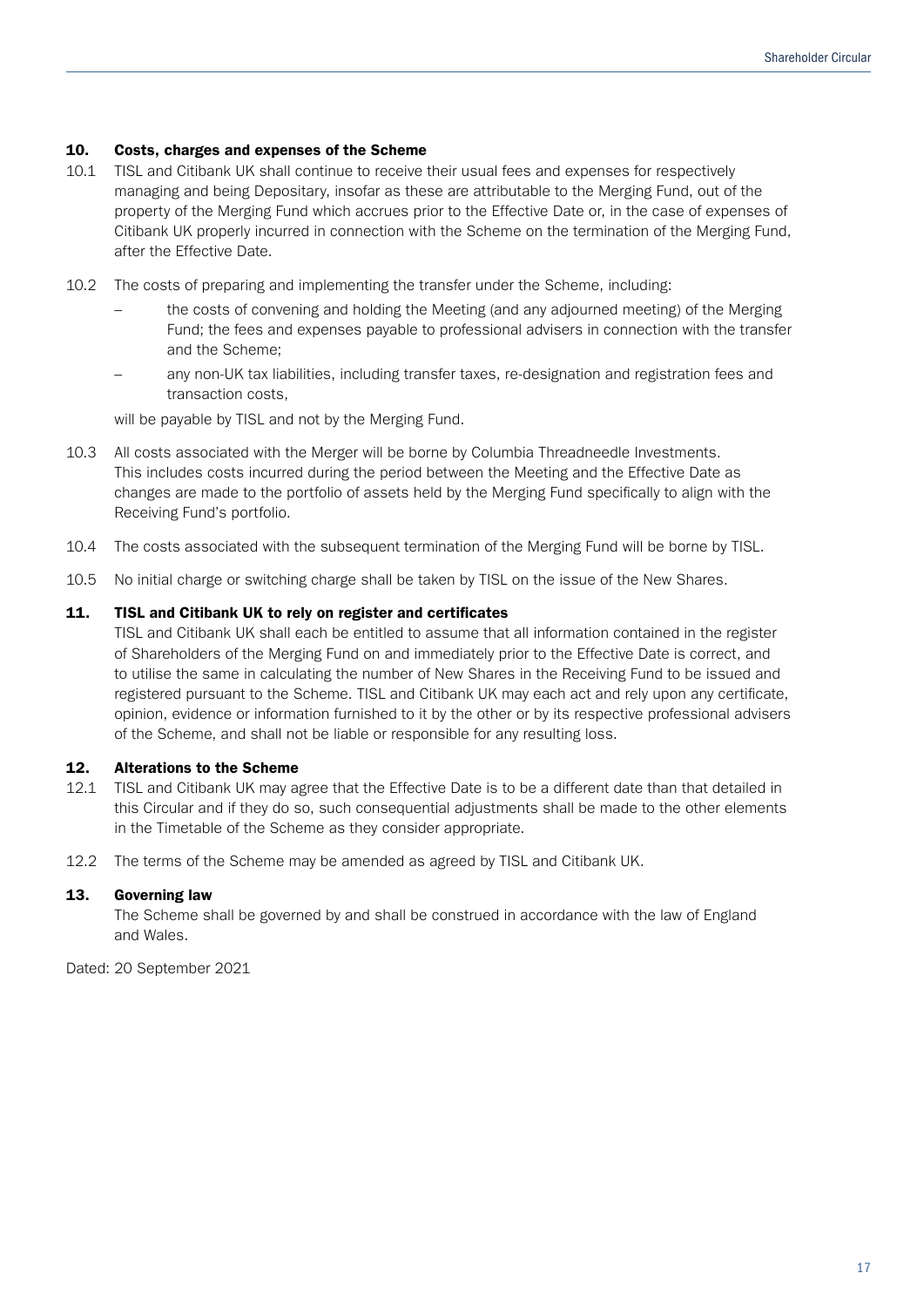# APPENDIX 3 PROCEDURE FOR THE MEETING OF SHAREHOLDERS

The notice of the Meeting (the "Notice") of Shareholders in the Merging Fund setting out the Extraordinary Resolution to approve the proposed Scheme in respect of the Merging Fund, is set out in Appendix 5.

The quorum for the Meeting is two Shareholders present by proxy. If no quorum is present by proxy at the Meeting, the Meeting will be adjourned to a date and time at least 7 days later. Citibank UK has appointed Julian Thomas or other such employee of TISL or person as Citibank UK nominates to be chair of the Meeting.

The resolution will be proposed as an "extraordinary resolution" and must be carried by a majority in favour of at least 75% of the total number of votes cast at the Meeting. Persons who are Shareholders in the Merging Fund on the date 10 days before the Notice is sent out, but excluding persons who are known to TISL not to be Shareholders at the time of the Meeting, are entitled to vote and be counted in the quorum.

Once passed, an Extraordinary Resolution is binding on all Shareholders in the Merging Fund.

The Directors of the Company are only entitled to be counted in the quorum and vote at the Meeting in respect of Shares which they hold on behalf of or jointly with a person who, being the registered Shareholder, would be entitled to vote and from whom TISL has received voting instructions.

Associates of the Directors of the Company are entitled to be counted in a quorum. They may vote at the Meeting in respect of Shares which they hold on behalf of or jointly with a person who, being the registered holder, would be entitled to vote and from whom they have received voting instructions.

In view of the importance of the Proposal, the chair of the Meeting will order a poll to be taken in respect of the resolution. On a poll, each Shareholder may vote by proxy. The voting rights attaching to each Share of the Merging Fund are weighted according to the value of the Shares in issue at the date 10 days before the Notice is sent out. A Shareholder entitled to more than one vote on a poll need not, if he or she votes, use all votes or cast all votes in the same way.

The quorum at any adjourned meeting is one or more Shareholders present by proxy, whatever their number and the number and the value of Shares held by them. Any Forms of Proxy returned as required for the Meeting, will remain valid, unless otherwise instructed for the adjourned meeting.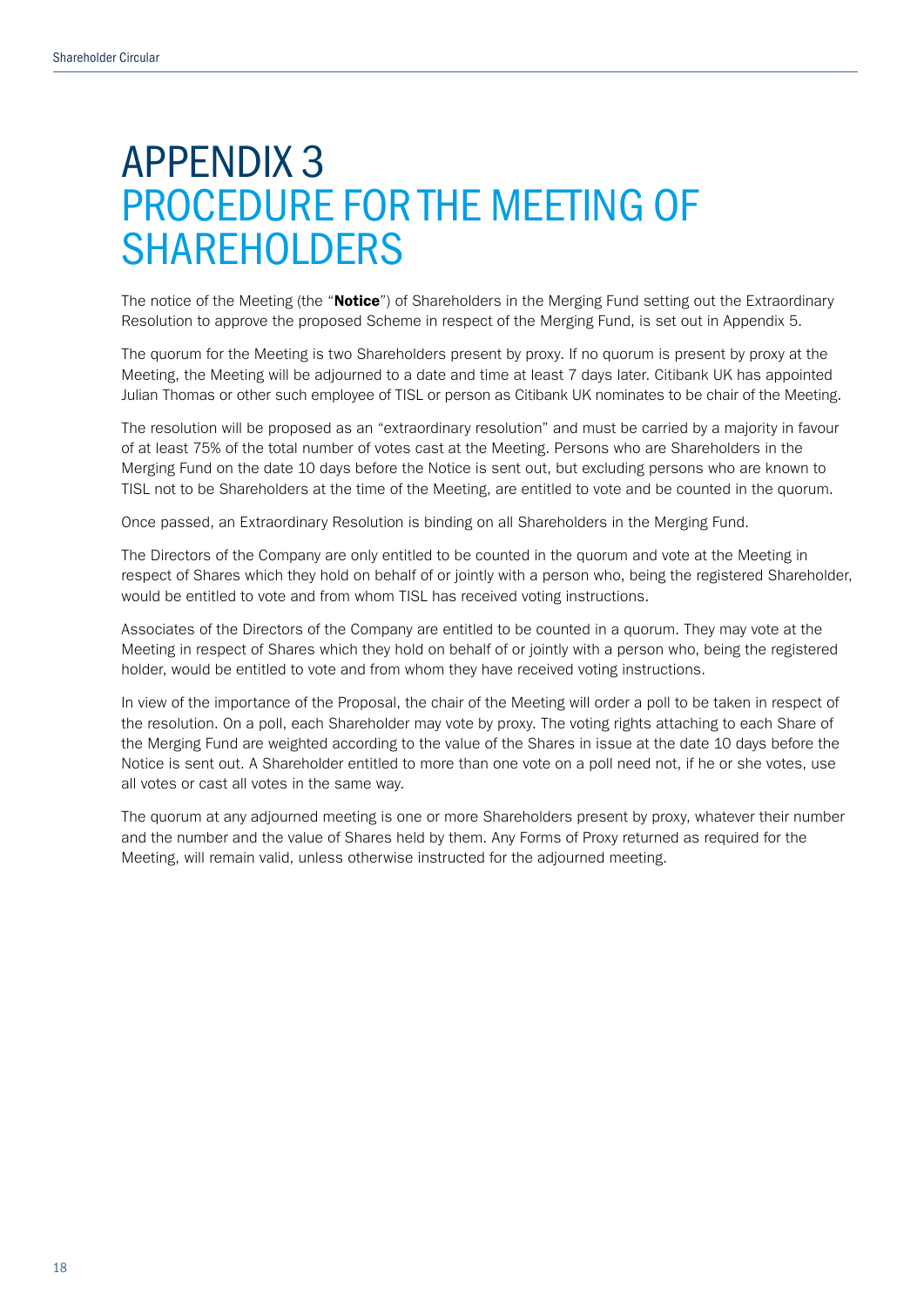# APPENDIX 4 CONSENTS AND CLEARANCES

### THE DIRECTORS OF THE COMPANY

The Directors of the Company confirm in relation to the Merging Fund that in their opinion the Scheme is not likely to result in any material prejudice to Shareholders in any other sub-funds of the Company.

The Directors of the Company have confirmed that the receipt of property under the Scheme by the Receiving Fund, is consistent with the objectives of the Receiving Fund and can be effected without any breach of the relevant legislation.

### CITIBANK UK

Citibank UK has informed TISL that, while expressing no opinion as to the merits of the Scheme and not having been responsible for the preparation of this document and not offering any opinion on the fairness or merits of the Scheme, which are matters for the judgement of each Shareholder in the Merging Fund, they consent to the references made to them in this document in the form and context in which they appear.

### FINANCIAL CONDUCT AUTHORITY (FCA)

The FCA has been notified of the change and can confirm it will not affect the ongoing authorisation of the Scheme.

### TAX CLEARANCES

TISL has requested confirmation from HM Revenue & Customs that section 103K of the Taxation of Chargeable Gains Act 1992 should not apply to the Scheme and consequently section 103H of that Act may apply whatever the size of holding. Accordingly, the Scheme should not involve a disposal of Shares in the Merging Fund for the purposes of tax on capital gains. The New Shares will have the same acquisition cost and acquisition date for capital gains tax purposes for each UK Shareholder as their Merging Shares.

TISL has also requested clearance from HM Revenue & Customs under section 701 of the Income Tax Act 2007 and section 748 of the Corporation Tax Act 2010 that the Scheme does not create a tax advantage which should be cancelled.

The above confirmation and clearance are expected to be received by TISL by the end of September 2021.

### DOCUMENTS AVAILABLE FOR INSPECTION

Copies of the following documents are available on request by contacting TISL (please see contact details below) from 20 September 2021 until the date of the Meeting (or any adjournment):

- 1. The Instrument and the Prospectus of the Merging Fund and the Receiving Fund;
- 2. The Key Investor Information Documents of the Merging Fund and the Receiving Fund;
- 3. The letter to TISL from Citibank UK referred to under "Citibank UK" above;
- 4. The letter to TISL from the FCA referred to under "Financial Conduct Authority" above; and
- 5. The letter from HM Revenue & Customs referred to under "Tax Clearances" above (available from the end of September 2021).

In addition, following the Merger, Citibank UK's Report will be available on request by contacting TISL on 0800 953 0134\* for Shareholders located in the UK or on 0044 1268 444 321 for Shareholders located outside of the UK between 9:00am and 5:00pm UK time (calls may be recorded).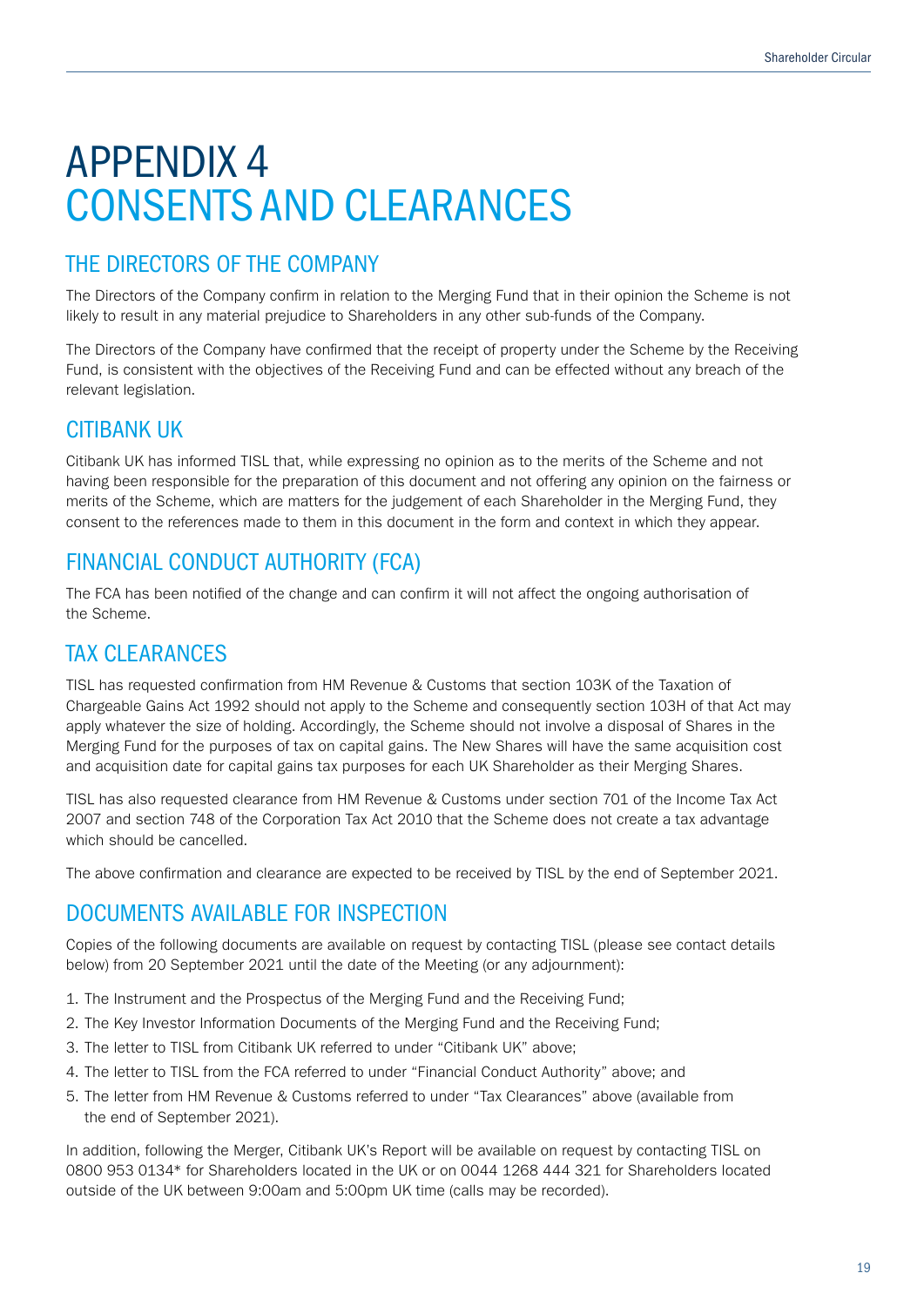# APPENDIX 5 NOTICE OF MEETING

## THREADNEEDLE UK SELECT FUND

NOTICE IS HEREBY GIVEN that the Directors of the Company will hold an extraordinary general meeting of the Shareholders of Threadneedle UK Select Fund to be held virtually through the Microsoft Teams conferencing platform at 11am (UK time) on 20 October 2021. Shareholders should join the meeting using the dial-in details set out below:

Dial in number: +44 (0)203 821 1176.

Then, when prompted, please enter the following conference ID to enable you to join the Meeting:

221 940 505#

The Chair will take any questions.

The purpose of the Meeting is to consider and, if thought fit, to pass the resolution below as an EXTRAORDINARY RESOLUTION:

### RESOLUTION

### THAT:

The scheme of arrangement (the "Scheme") for the transfer of the Threadneedle UK Select Fund into the Threadneedle UK Fund, each a sub-fund of Threadneedle Investment Funds ICVC, the terms of which are set out in a document dated 20 September 2021 and addressed by the Directors of the Company to Shareholders in the Threadneedle UK Select Fund, is hereby approved and that the Directors of the Company and Citibank UK Limited are hereby instructed to implement the Scheme in accordance with its terms.

my

Richard Vincent Director for and on behalf of Threadneedle Investment Services Limited as Authorised Corporate Director, for and on behalf of the Directors of Threadneedle Investment Funds ICVC

20 September 2021

#### NOTES:

- (1) An extraordinary resolution must be carried by a majority in favour of at least 75% of the total votes cast at the Meeting in order to be passed.
- (2) To be valid, Forms of Proxy and the power of attorney or other authority under which they are signed (or a notarially certified copy thereof) (if any) must be deposited with Civica Election Services Ltd, The Election Centre, 33 Clarendon Road, London N8 ONW, United Kingdom. Forms of Proxy should arrive no less than 48 hours before the time of the Meeting.
- (3) On a poll, votes may be given by proxy, and the voting rights attached to each Share shall be such proportion of the voting rights attached to all of the Shares in issue as the price of the Shares bears to the aggregate price(s) of all of the Shares in issue on the date 10 days before the Notice of Meeting is sent out.

(4) A Shareholder entitled to more than one vote on a poll need not, if they vote, use all their votes or cast all the votes they use in the same manner.

- (5) The quorum for the Meeting is two Shareholders present by proxy. If no quorum is present by proxy, the Meeting will be adjourned to a date and time at least 7 days later. The quorum at an adjourned meeting is one Shareholder present by proxy.
- (6) The word "Shareholder" in notes (1) to (5) above means persons who were Shareholders in the Merging Fund on the date 10 days before the Notice of Meeting was sent out but excluding persons who are known to TISL not to be Shareholders in the Merging Fund at the time of the Meeting and the expression "Shareholder" should be construed accordingly.